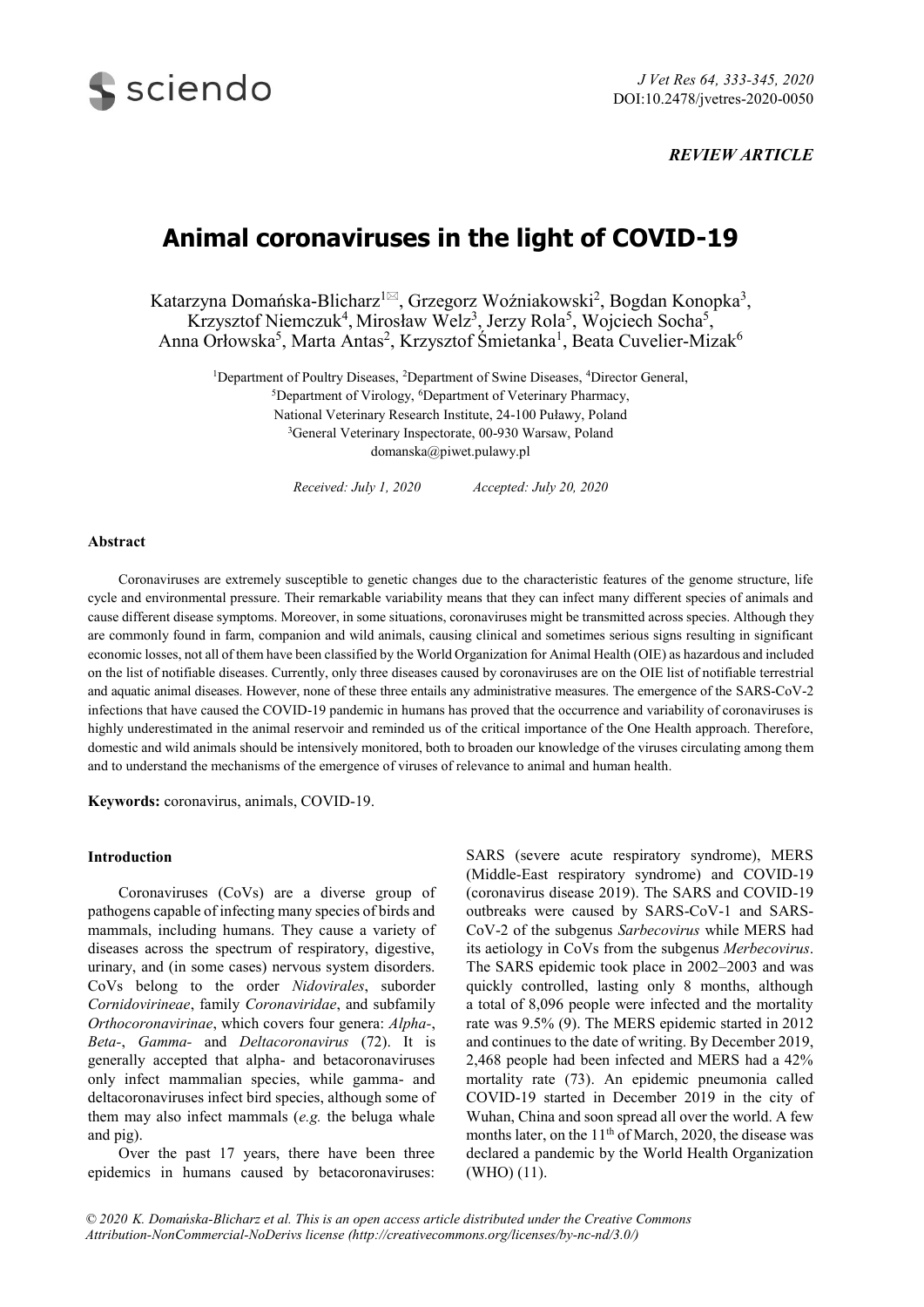CoVs are pleomorphic in structure and have one of the largest single-strand RNA genomes of about 26–32 kilobase pairs in size and a unique replication strategy (35). The most prominent feature of coronaviruses, and the feature which defines them, are the spikes on the surface of the virion, which resemble a solar corona (hence their name). All CoVs exhibit a similar genome organisation that may be succinctly described as 5′-pol1ab-S-E-M-N-3 ′. Two thirds of the genome from the 5′ end encodes RNA-dependent RNA polymerase (RdRp) and the remaining third encodes four structural proteins: S (spike), E (envelope), M (membrane) and N (nucleocapsid). This part of the genome also encodes a few low molecular accessory proteins whose number and nature vary depending on the species and even the CoV strain. Some betacoronaviruses have an additional structural protein, haemagglutinin esterase (HE). Of the four (or sometimes five) structural proteins, it is S glycoprotein that plays a key role in the initial stage of CoV infection of host cells and induction of protective immunity. Two subunits can be distinguished in the structure of the S protein – one encoded by the S1 coding region and the other by the S2. The S1 forms the distal part of the spikes and interacts with the host receptor through the receptor binding domain (RBD), initiating the infection. The S2 anchors spikes in the virus envelope and mediates fusion of the virion and cellular membranes. Consequently, the spike is the most divergent among all coronavirus proteins (60). The S1 subunits are particularly divergent, with low sequence similarities across different genera (59). Depending on the species, coronaviruses use different receptors and mechanisms for cell fusion to enter host cells (35). Sarbecoviruses related to SARS-CoV-1 use the human angiotensin-converting enzyme 2 (ACE2) receptor, whereas merbecoviruses related to MERS-CoV utilise the dipeptidyl peptidase-4 (DPP4) receptor (58). Cell entry through the ACE2 receptor was also confirmed for SARS-CoV-2 (43, 129). In turn, igacoviruses in the *Gammacoronavirus* genus recognise different receptors depending on tissue tropism. Respiratory strains of the chicken infectious bronchitis virus (IBV) require specific alpha-2,3-linked sialylated glycans, while enteric gammacoronaviruses (turkey or guinea coronaviruses) recognise a unique set of nonsialylated type 2 poly-*N*-acetyl-lactosamines or both types of receptor for attachment and entry to avian cells, in the case of some virus strains (13, 114) .

CoVs undergo many genetic changes generated by recombinations and mutations such as substitutions, deletions, and insertions. Additionally, they could also evolve through the gene gains and losses mechanism (37, 98). This mechanism was first described for human betacoronaviruses (SARS- and MERS-CoVs) and mainly concerns accessory protein genes. The gain or loss of such genes could lead to drastic changes in the viral phenotype such as adaptation to another host, the ability to avoid the immune response or changes in virulence (37). It seems that a similar mechanism is also operational in gammacoronaviruses. Genome analysis of the gammaCoV/Ck/Italy/I2022/13 strain of GI-11 genotype did not show the presence of the accessory 6b gene (69). However, a strain of the same genotype identified several years earlier called gammaCoV/Ck/Italy/IP14425/96 had this gene (52). The function of the protein encoded by this gene is still unknown.

Among factors that favour such events are characteristic features of coronaviruses in the genome structure (that it is a large single-stranded RNA), virus biology (the minimal proofreading activity of RdRp and peculiar genome organisation) and selection pressure during adaptation of the virus to the new conditions (i.e. a new host). This remarkable variability of coronaviruses means that they can infect many different animal species and cause different disease symptoms. Moreover, in some situations coronaviruses might be transmitted across species (24). Deep molecular genome analysis of human coronaviruses indicates their animal origin. Most of them originally came from bats and then were transmitted to humans through intermediate hosts. SARS-CoV-1 emerged through recombination of bat SARS-related CoVs, which then infected civets and humans and adapted to these hosts before the SARS epidemic (111).

In this aspect, it is essential to have the widest knowledge of coronaviruses circulating in animals. Explaining the ecology and diversity in animal reservoirs is important for our ability to respond to the likely future emergence of coronaviruses in economically important animal species or the human population. In this review, we summarise the impact of coronaviruses on the health of farm, companion, and some wild animals.

#### **Bat coronaviruses**

Before the SARS epidemic, bats were not known to be hosts for coronaviruses (CoV). This situation changed after 2003, when the intensive search for novel CoVs in various mammals enabled the identification of over 500 (https://edition.cnn.com/2020/ 04/26/health/virus-hunters-bat-cave-coronavirus-hnkintl/index.html). Among the four CoV genera, alphaand betacoronaviruses have been found in various species of bats around the world (8, 29). Some SARSrelated CoVs identified in horseshoe bats in China in the post-2003 period could easily replicate in human cells (38). It even transpired that five out of the seven human CoVs (HCoVs) detected so far, i.e. alphacoronaviruses HCoVs-229E and HCoVs-NL63 and SARS-CoV, MERS-CoV and SARS-CoV-2 were transmitted to humans from bats by intermediate hosts, including alpacas, wild carnivores, dromedary camels and, supposedly, pangolins (28). Phylogenetic and evolutionary analysis of the broad range of Chinese bat CoVs using Bayesian approaches revealed frequent cross-species transmission events occurring among bats that increased the risk of the emergence of new CoVs.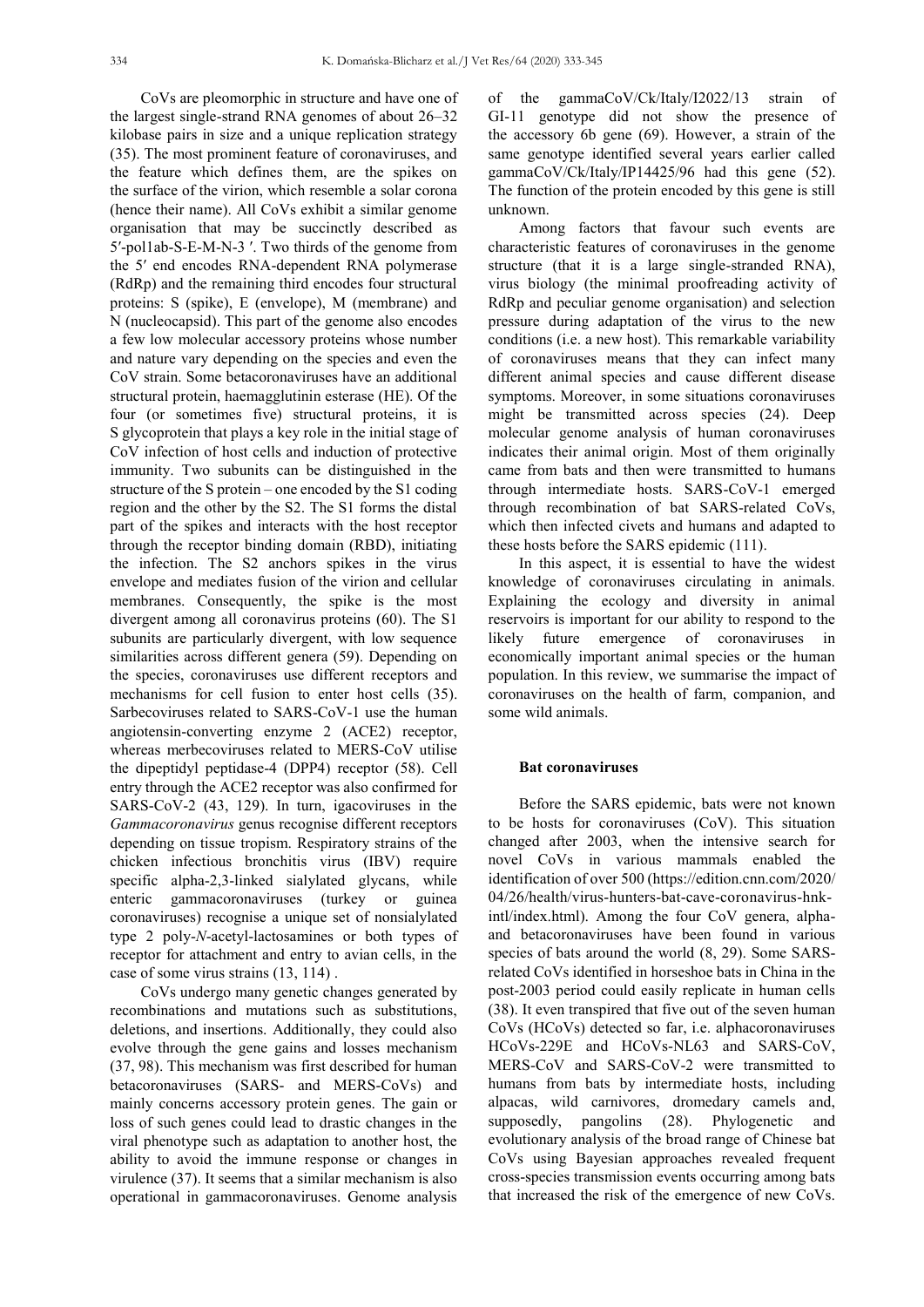The rate of occurrence of inter-family host-switching events was, however, five times higher in the evolutionary history of alpha- than that of beta-CoVs in China. Moreover, phylogenetic reconstructions for alpha- and beta-CoVs suggested an evolutionary origin of viruses in rinolophid and vespertilionid bats (53). Rhinolophus spp. bats were the hosts of swine acute diarrhoea syndrome coronaviruses (SADS-CoVs) that caused the death of over 25,000 pigs on one farm in Guangdong province, China in 2016 (128). The recently discovered SARS-CoV-2 also revealed its closest relationship to be to viruses sampled from the Malayan horseshoe bat (*Rhinolophus malayanus*), the intermediate horseshoe bat (*R. affinis*) and Malayan pangolins (*Manis javanica*). Its full genome similarity to a viral sequence reported in *R. affinis* (BatCoVRaTG13) collected from Yunnan province and to other SARSrelated CoVs identified from pangolins was 96.2% (100, 129). Although BatCoVRaTG13 is the closest to SARS-CoV-2 across the full genome, some pangolin coronaviruses exhibit strong similarity to SARS-CoV-2 in the RBD of the S1 coding region (4). All known SARS-CoV-2 genomes have similar genomic features and are thus derived from a common ancestor (probably coronaviruses of bats). However, there is no clear data from which to know if SARS-CoV-2 needed an intermediate host before being able to infect humans, as was the case for SARS-CoV-1 and other HCoVs. Evolutionary study revealed that SARS-CoV-2 has required no significant adaptation to humans since the pandemic began, no selective sweep having been observed to date. Significant evidence of positive episodic selection has been established, and so it may be inferred that SARS-CoV-2 was able to transmit from human to human before it jumped from bats to humans (67).

#### **Pig coronaviruses**

Coronaviruses occurring in pigs belong to six different species comprising porcine epidemic diarrhoea virus (PEDV), transmissible gastroenteritis virus (TGEV), porcine respiratory coronavirus (PRCV), SADS-CoV, porcine haemagglutinating encephalomyelitis virus (PHEV) and porcine deltacoronavirus (PDCoV). Four of them, namely PEDV, TGEV, PRCV and SADS-CoV belong to the *Alphacoronavirus* genus, while PHEV belongs to *Betacoronavirus* and PDCoV to *Deltacoronavirus* (89, 110, 127). Regarding the economic impact on production, infections caused by PEDV are the most significant due to its high infectivity and the high mortality of the disease it causes, especially among groups of suckling piglets, where it may reach 100%. The disease may also occur in all life-stage groups of pigs, including sows and fatteners. PED is less harmful to older pigs where the prevalence is approximately 20%. Clinical signs of PED are manifested as watery diarrhoea, vomiting and apathy (17, 75). PED was first described in 1977 in Belgium,

then almost simultaneously between 2013 and 2015 the disease was found in all US States, and then in Germany, where the presence of specific antibodies in pigs was found on every fifth farm examined. PED was also diagnosed in France, Bulgaria, Italy, Hungary, the Czech Republic, the Netherlands and Switzerland (19, 65, 79). In Poland, no cases of PED have been confirmed so far. However, in the course of many diseases of the digestive tract of pigs where diarrhoea is observed, the possibility of PEDV infection is also taken into account during differential diagnosis. There is only one PEDV serotype, whose strains can be classified into 2 genetic groups. These are the G1 group, called the European strains (e.g. CV777), which are classic strains with moderate pathogenicity, and the G2 group of American and Asian strains with high pathogenicity. Within the groups a certain variety can be distinguished, hence subgroups of strains have been described, namely G1a and G1b and G2a and G2b. In addition, the strains belonging to PEDV group G2 which have a deletion or insertion in the S gene were classified as S-INDEL variants from the originally isolated CV777 strain (87, 96, 97). The virus may spread with traded pigs that are asymptomatically infected and shed the virus into the environment with faeces. The pigs become infected by ingestion after taking faeces-contaminated feed. The virus reaches the small intestine through the stomach, replicating most efficiently in the jejunum and iliac enterocytes. Approximately 36 hours after infection, the virus destroys the intestinal villi, which are significantly shortened, resulting in impaired absorption in the digestive tract, electrolyte imbalance and clinical signs such as watery diarrhoea with a green or pale yellow colour. During the post mortem examinations of piglets with PED, hyperaemia and distension of the small intestine and undigested milk clots may be observed. The most important objective in PED diagnosis is to distinguish the disease from TGE, which has almost identical clinical symptoms and lesions (17, 19). Fragments of the small intestines or faecal samples should be collected for laboratory diagnosis. In serological diagnosis, blood should be collected without anticoagulant. Currently, tests for PED serological diagnosis by the ELISA method and molecular diagnosis by the PCR method are widely accessible. The most important issue in PED prophylaxis is the implementation of the proper biosecurity rules to prevent the spread of the disease onto the farm. Attenuated, subunit and inactivated vaccines against PED are used in the United States of America and Asia. Other studies on recombinant vaccines including DNA vaccines are ongoing. The PED vaccines are available as bi- or trivalent solutions to immunise sows against PED, TGE and *E. coli*. A feedback-type strategy may be also applied, where the homogenate of the guts of piglets that have died of PED is given to pregnant sows 2–3 weeks before farrowing, which prevents infection and reduces mortality among piglets (49, 70).

Another representative of porcine coronaviruses is TGEV. Transmissible gastroenteritis was described for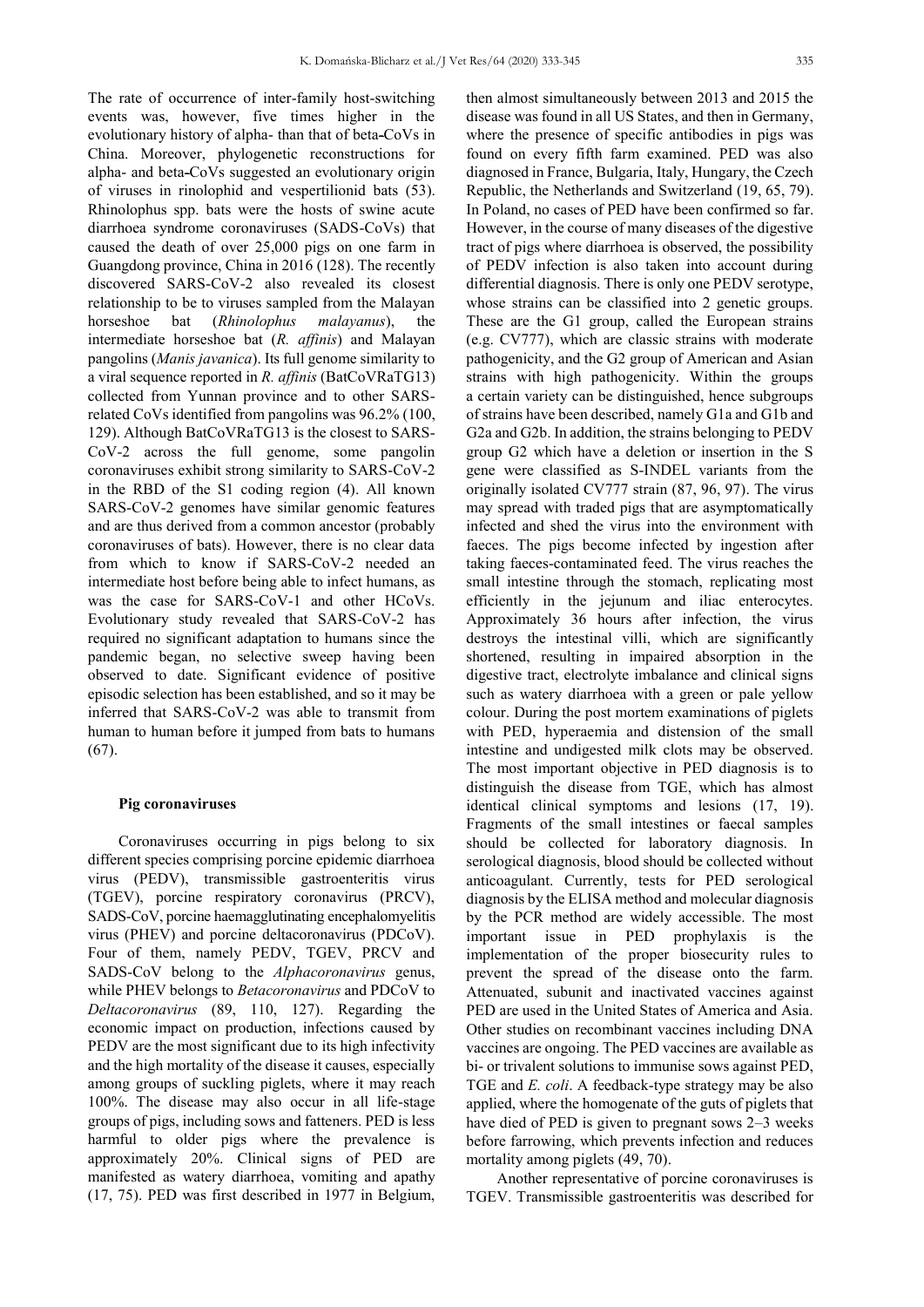the first time in 1946 in the United States. Since then, the disease has also been reported in other countries where pig production is on a large scale, including Belgium, England, France, Germany, the Netherlands and Spain in Europe, Japan, Korea, Malaysia and Taiwan in Asia, the countries of North, Central and South America, and Zaïre and Ghana in Africa (56, 81, 82). The losses caused by TGE are similar to those imposed by PED; however, infection usually occurs during farrowing. As in the case of PED, the course of the disease is acute or subacute, and the virus spreads with the faeces of infected pigs. In the subacute form, the disease can be confused with diarrhoea caused by *E. coli*, rotavirus, or PEDV infection, and therefore laboratory diagnosis is important for final identification. The subacute form of TGE may be asymptomatic in adult pigs. A history of infection of pigs with porcine respiratory coronavirus may lead to cross protection against TGEV infection, given that PRCV is a deletion variant of TGEV (81, 89). Similarly to PEDV, TGEV infects small intestine enterocytes, leading to the destruction of intestinal villi and reduction of the intestinal absorption. TGE may occur in all age groups of pigs and causes almost 100% mortality among suckling piglets. Among older piglets over 4 weeks of age, the mortality rate is significantly lower at 50–70%, with the lowest rate of 20% being among adult pigs. The TGE incubation period is shorter than in PED and ranges from 24 to 36 hours. Similarly to cases of PED, TGE cases cause piglets to die because of nutrient malabsorption and dehydration due to the destruction of the small intestine. The main clinical sign of TGE is greyish or green diarrhoea and vomiting (5, 49), and the lesions are similar to those observed in PED infection. There is only one TGEV serotype which occurs in herds that have not previously been exposed to PRCV. A previous TGEV infection causes local intestinal immunity associated with secretory IgA antibodies that may last for a few months to several years. Laboratory diagnosis of TGE is performed by serological assays in order to identify specific antibodies as well as by PCR in order to distinguish TGEV from PRCV (5, 92, 112). The small intestine and faeces are collected for laboratory testing; however, the period of virus shedding is restricted to 7 days after infection. The feedback strategy used in PED prophylaxis is also used to prevent infection by TGEV.

The characterisation of complete PRCV genomes showed a large deletion (621–681 nt) close to the N-terminus of the S gene, which leads to translation of a truncated S-protein form. PRCV also has a variable region with deletions within ORF3, which is located downstream from the S gene, and variations here may abrogate the tropism of this virus to the host cells. Therefore, the overall identity of genomic sequences (near 98%) between TGEV and PRCV suggest their common origin. The shedding of PRCV with faeces is limited, and there is no evidence of PRCV transmission with saliva. PRCV epidemiology might be directly related to pig population density and the distance

between farms, where distance is a factor because the virus can be transmitted by the airborne route over a distance of several kilometers. PRCV may infect also pigs by contact and no age groups are insusceptible. Experiments showed that the susceptible pigs experimentally infected with PRCV shed virus from nasal secretions for less than 2 weeks. PRCV can persist in the herd throughout the whole year, or incidentally disappear from the infected herd during summer and then reappear in sows or fattening pigs during the winter season.

Another pig disease caused by a coronavirus is haemagglutinating encephalomyelitis (HE) caused by the haemagglutinating encephalomyelitis virus (HEV) (66). HE was diagnosed for the first time in Western Europe and the USA in the 1970s. The virus was also identified in Western Poland on commercial farms. Currently, this disease is not recorded. HE occurs in suckling piglets without any clinical signs, but the course of the disease manifests central nervous system signs one week after infection when the virus replicates in the stomach and ganglia. The initial symptom is vomiting and there is an undigested milk clot in the stomach. A less frequent clinical sign is a lack of locomotor coordination in infected pigs. HE can be detected in about 80% of piglets. Sows that have been infected with HEV pass specific antibodies to piglets with colostrum, which protects them until 4 weeks of age. The only method of HE prophylaxis is early contact of piglets with sows (62, 66).

In 2016, the new pig coronavirus SADS-CoV occurred in China. It caused high mortality among suckling piglets. Then, another new recombinant strain of swine enteric coronavirus (SeCoV) was confirmed in Italy, Germany, the Czech Republic and Slovakia (68, 127).

Porcine deltacoronavirus (PDCoV) was first described in 2007 in China and then in 2012 in Hong Kong. In addition, between 2005 and 2006 the presence of deltacoronaviruses was confirmed sporadically in China among other free-ranging species of animals, including badgers and leopards. The origin of PDCoV in pigs remains unclear and the virus shows incomplete adaptation to pigs (49, 56). Unfortunately, in 2014 PDCoV was identified in 19 US states among suckling piglets. That year PDCoV was also identified in Canada, South Korea, Mexico, Thailand and Vietnam. Until now, the surveillance studies conducted in Poland showed no presence of PDCoV in pigs. The economic losses caused by PDCoV are difficult to estimate, but might be lower than those caused by the spread of PED or TGE (110). In terms of the molecular structure, PDCoV is highly similar to other members of this family, but many of the individual functions of this virus' replication are still unknown (49). Common clinical signs of PDCoV infection are diarrhoea, dehydration and less frequently vomiting. In comparison to PED and TGE, the clinical signs caused by deltacoronavirus are milder while the mortality rates reach 40 to 80% in suckling piglets. In older pigs the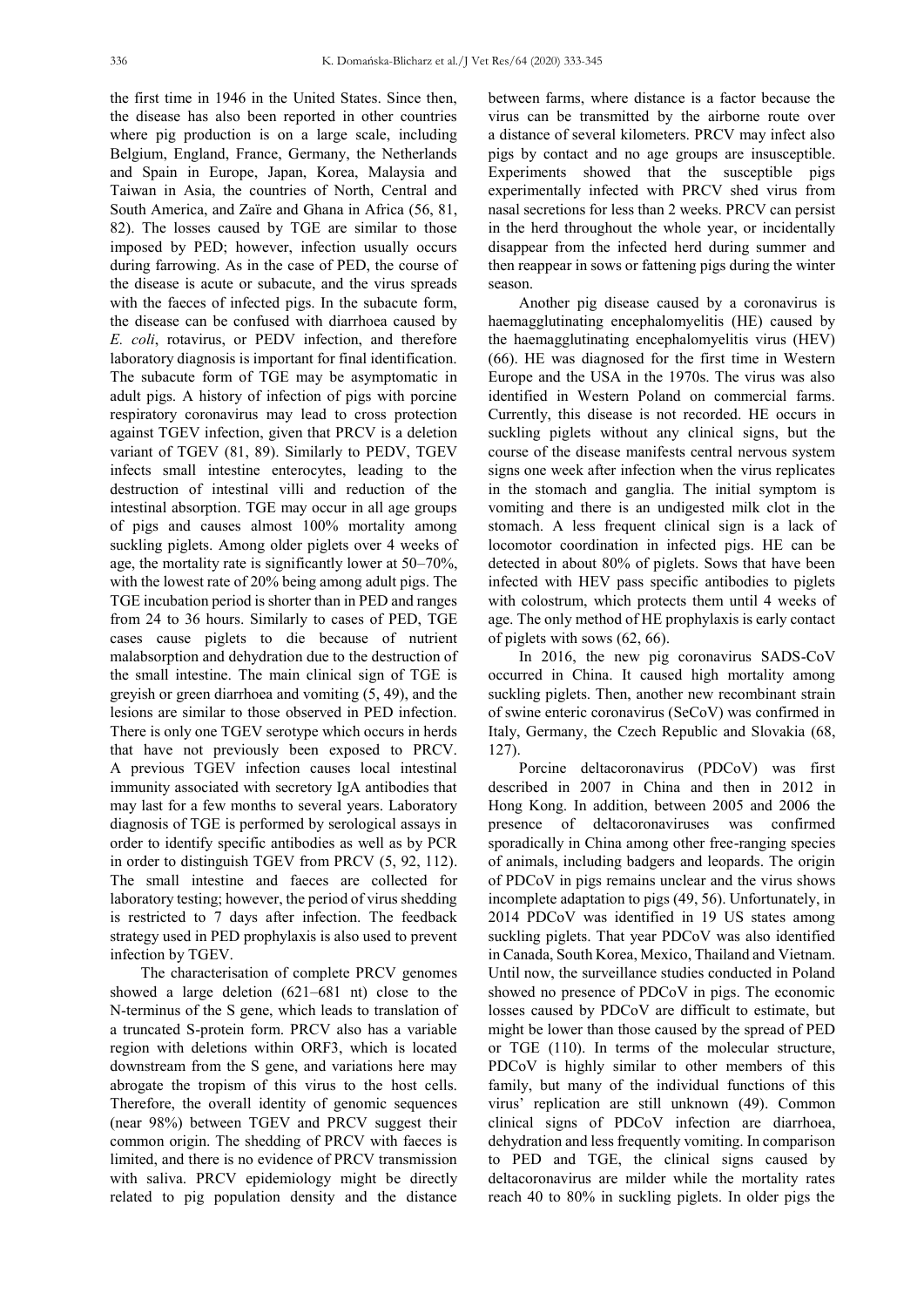infection can be asymptomatic. Similarly to PEDV and

TGEV, PDCoV also infects and damages porcine small intestine enterocytes and colon cells (7, 49, 110). In laboratory diagnosis serological ELISA and PCR tests might be applied. Due to the lack of PDCoV vaccine, the only preventive measure is to maintain effective biosecurity rules, and in case of infection, established practice is to provide symptomatic treatment and protection of piglets against dehydration and secondary infection with pathogenic bacteria including *Actinobacillus pleuropneumoniae* or *Mycoplasma hyopneumoniae* (110).

# **Bovine coronavirus**

Bovine coronavirus (BCoV) is a causative agent of neonatal calf diarrhoea, winter dysentery in adult dairy cattle and respiratory tract infections in cattle of all age groups (30, 91). As a pneumoenteric virus, it is frequently isolated from both faecal samples of calves with diarrhoea and samples from cattle with respiratory symptoms. In the past it was speculated that various clinical forms of BCoV infections are caused by different strains of the virus characterised by a distinct genotype (39). However, a recent study does not support this finding, rather associating different types of disease with environmental and host factors (99). According to the current guidelines of the International Committee on Taxonomy of Viruses, BCoV is a member of the subgenus *Embecovirus* in the genus *Betacoronavirus* of the family *Coronaviridae* (talk.ictvonline.org/taxonomy). BCoV, together with coronaviruses infecting other ruminants (such as sheep, goat, water buffalo and llama) as well as one of the human coronaviruses, HCoV OC43, belongs to the species *Betacoronavirus 1* (28). This wide range of host species of *Betacoronavirus 1*, unusual in comparison with other coronavirus species, has not been fully explained yet (23). There are certain indicators that BCoV and related viruses have zoonotic potential and therefore could become a threat to human health. *In vitro* studies showed that due to the high variety of quasispecies population, BCoV could easily adapt to and infect various human cell lines through the selection of variants possessing specific changes in the Spike (S) protein (12). High nucleotide identity of 96% between BCoV and HCoV OC43 suggests that a similar process took place in natural conditions in the past. Genetic comparison and molecular clock analysis showed that the appearance of HCoV-OC43 was the result of zoonotic transmission from bovines to humans that took place in around the 1890s (51). The mooted mechanism that led to this event was a 290 long nucleotide deletion downstream of the spike gene, which enabled BCoV to adapt to the human host (23, 109). However, as the report of the isolation of a BCoV-related virus in a 6-year-old child with diarrhoea (125) showed, interspecies transmission to humans could appear even without radical changes in the genetic structure of the viral genome.

Although similarly to SARS-CoV-2, BCoV belongs to the genus *Betacoronavirus,* due to the high variability among coronaviruses, the structure and sequences of its genomes are highly divergent. The first important genetic difference in BCoV is that similarly to most viruses of the subgenus *Embecovirus*, apart from the standard set of genes typical of most coronaviruses, it possesses an additional haemagglutinin-esterase (HE) gene not present in other viruses from the genus *Betacoronavirus* including SARS-CoV-2. HE protein is believed to be the second viral attachment protein in addition to S protein (50) and may be one of the factors responsible for the wide host range of *Betacoronavirus 1*(88). The presence of the HE gene in *Embecovirus* is presumably the result of relatively recent recombination with influenza C virus by the common ancestor of all viruses from that subgenus (121). Comparative analysis of the full amino-acid sequence of spike and nucleocapsid proteins of BCoV and SARS-CoV-2 showed only 38.4% and 38.9% identity, respectively. However, comparison of major antigenic epitopes of those proteins showed significant similarities between them. Therefore it was speculated that prior contact with BCoV could provide some beneficial effect in case of later infection with SARS-CoV-2 or on the

contrary, in case of recurring exposure a more violent immune response could be triggered, leading to severe clinical symptoms and a much less favourable clinical outlook (103, 104).

#### **Equine coronavirus**

Equine coronavirus (ECoV) is a pathogen of horses and donkeys transmitted via the faecal-oral route. The virus usually causes mild infections, with the dominant symptoms being anorexia and pyrexia. Gastrointestinal and neurological signs appear rarely in only around 10% and 3% of infected horses, respectively. ECoV belongs to the species *Betacoronavirus 1* of the subgenus *Embecovirus* of the genus *Betacoronavirus* (28, 86) and is closely related to BCoV with over 90% genetic similarity (122)*.* As ECoV was isolated for the first time only recently, and since that time infections with this virus have been detected only sporadically, little is known about the epidemiology and evolution of this virus (86). However, based on molecular clock analysis it was estimated that this virus diverged from BCoV at the end of 18th century, 100 years earlier than HCoV OC43. This suggests that it has been present in the horse population long before the first isolation in 1999 (10).

## **Feline and canine coronaviruses**

Feline and canine coronaviruses are classified in the genus *Alphacoronavirus*, with the exception of canine respiratory coronavirus belonging to the genus *Betacoronavirus* (57) of the family *Coronaviridae*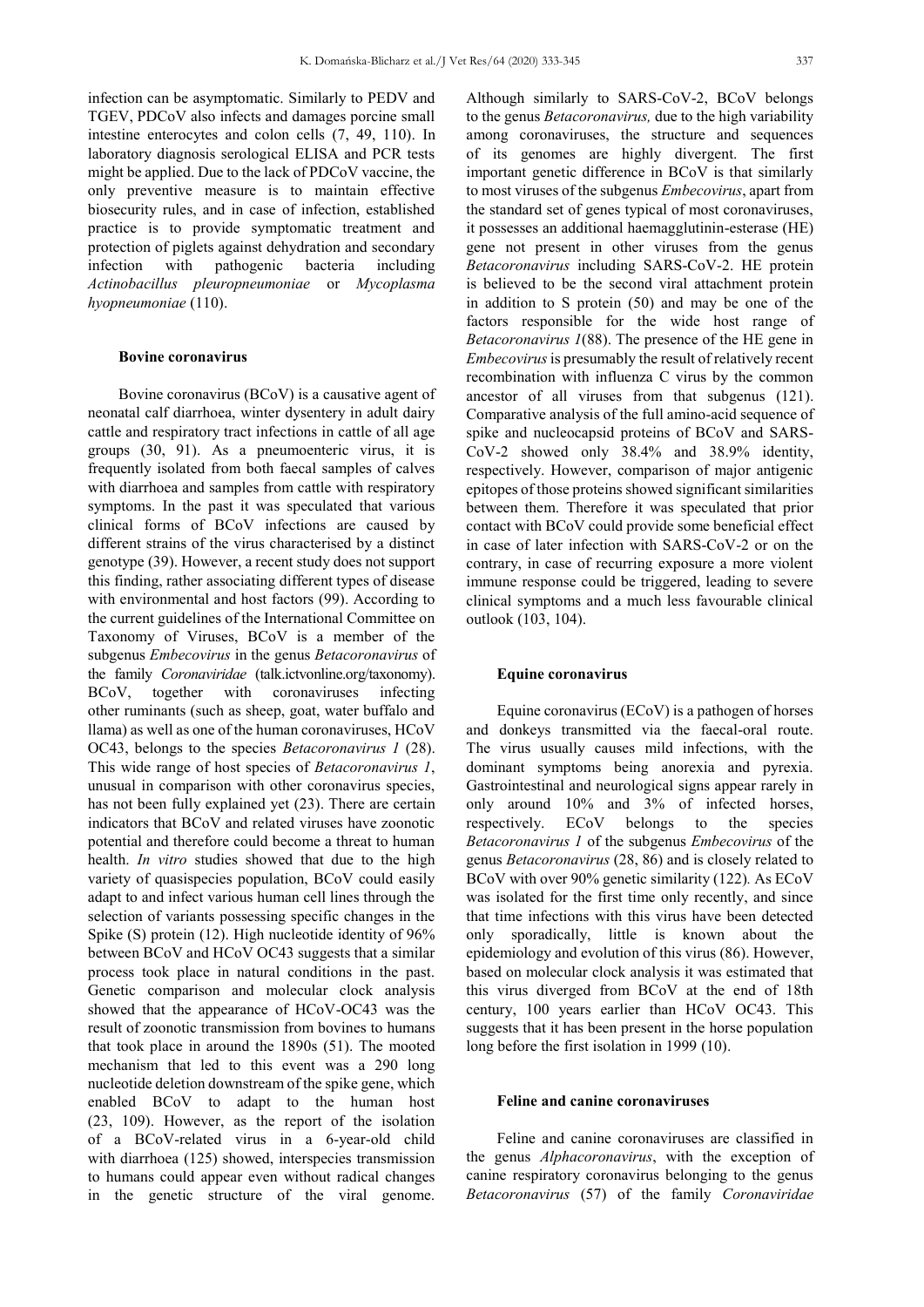(2, 26, 95). Feline coronaviruses (FCoVs) are usually responsible for mild infections of the intestinal tract but they may also cause an immune-mediated fatal disease – feline infectious peritonitis (FIP) (25). FCoV comprises two biotypes: the feline infectious peritonitis viruses (FIPV) and the feline enteric coronaviruses (eFCoV)*.* On the basis of *in vitro* neutralisation with the use of monoclonal antibodies, two serotypes of FCoV (I and II) have been identified. Each serotype includes viruses of both the FIPV and eFCoV biotypes (44, 45). The type II FCoV probably originated as a result of RNA recombination when the spike gene of canine coronavirus was incorporated into the FCoV type I genome. A higher prevalence of eFCoV than FIPV is demonstrated and 70–85% of FIP cases are due to infection with type I viruses (42, 76). Their *in vitro* growth characteristics distinguish type I and II viruses from each other. It is known that serotype I members rarely propagate in cell cultures. The biotype eFCoV usually causes mild enteritis, and very often natural as well as experimental infections are subclinical. Prevalence of FIP in the cat population is connected with the mutation rate of eFCoV to FIPV (108) which is responsible for a fatal disease of cats indicated by anorexia, chronic fever, and malaise. Neurological or ocular symptoms may also occur. Having worldwide distribution, FIP is the major cause of death among young domestic cats originating mainly from purebred lines and among wild *Felidae* (36, 80).

There are three different coronaviruses which have been described in dogs (34, 83). Canine coronavirus (CCoV) type I and type II are members of the group 1 coronaviruses. It is known that their evolution is related to the evolution of feline coronavirus (FCoV) type I and type II. FCoV type II originated as a result of heterologous recombination between CCoV type II and FCoV type I. CCoV type I is genetically more similar to FCoV type I than to CCoV type II (83). Infection in dogs caused by coronaviruses of group 1 is usually selflimiting and produces only mild or asymptomatic forms of enteritis (102)*.* Canine respiratory coronavirus (CRCoV) belongs to the group 2 coronaviruses that are not related to the group 1 enteric coronaviruses, and it actually is genetically related to the bovine coronavirus and the human coronavirus (33, 34). CRCoV was described for the first time in 2003 in the United Kingdom in dogs with acute respiratory infection (34). Infection with this virus was also detected in dog populations in Ireland, Greece, Italy, Japan, the U.S. and Canada, where high seroprevalence was detected – about 50% of tested dogs had antibodies to CRCoV (31, 32, 84, 85, 120). In 2006, Buonavoglia *et al.* (15) identified a pantropic, highly pathogenic variant of CCoV type II. The virus was isolated from internal organs of dogs with severe lesions.

In December 2019, when the first cases of SARS-CoV-2 were reported in humans in Wuhan heralding the spread of the disease all over the world, the urgent question arose of whether this pantropic virus could be transmitted to animal species, and if animal species may

be further reservoirs of infection. Martina *et al.* (71) published study results in 2003 indicating that ferrets (*Mustela furo*) and domestic cats (*Felis domesticus*) are susceptible to infection by SARS-CoV-1. Moreover these animals can transmit the virus to other cats and ferrets staying in close contact with them. These preliminary studies confirming that two distantly related carnivores can be infected with the virus indicated that a range of animal species may be a reservoir of the virus. Further studies with the use of both virological and serological methods demonstrated that Chinese ferret badgers (*Melogale moschata*) and masked palm civets (*Paguma lavata*) can also be infected with a virus very similar to SARS-CoV-1. Data from as early as 2002 concerning more than 100 people living in the Amoy Gardens blocks in Hong Kong with clinical symptoms of SARS and cats as their pets indicated that some animals were infected with SARS-CoV-1. In February 2020 the Agriculture, Fisheries and Conservation Department (AFCD) of Hong Kong issued information that a 17-year-old dog had had positive results when tested for SARS-CoV-2. Weak positive results were obtained by PCR with samples collected from oral and nasal cavities five times during a two-week period. However, the culture and the results of serological testing were negative. These findings were also confirmed by the observation and testing of another PCR-positive dog (3). It could be concluded from the obtained results that the dogs were not contagious to other dogs or people.

Reports from the United States Department of Agriculture on transmission of SARS CoV-2 from humans to domestic cats and to tigers and lions at the Bronx Zoo (106) and the results of the studies of Halfmann *et al.* (40) demonstrated the ease of transmission of the virus among domestic cats. Moreover, they concluded that cats not showing visible symptoms of the infection may be the silent intermediate host of SARS-CoV-2.

There are not many studies confirming the role of domestic animals in the COVID-19 pandemic, but analysis done by Shi *et al.* (94) clearly demonstrated that ferrets, cats and dogs can be infected in experimental conditions by the intranasal route. The possible role of the viral ACE2 receptor in this process is indicated. The dogs and ferrets in this experiment were less affected; however, the cats were more susceptible to SARS-CoV-2 infection, particularly during their juvenile post-weaning life – one out of three kept in close contact with infected cats became infected. Although these studies were performed on a limited number of cats, their results confirmed that intra-species respiratory droplet transmission can occur. It should be underlined that the dose of the virus used for the experimental infection was much higher than in natural infection and the virus was administered *via* the intranasal route. The serological studies of 120 cats conducted in the first quarter of 2020 in Wuhan revealed that 14.7% of animals had antibodies specific to SARS-CoV-2 (124).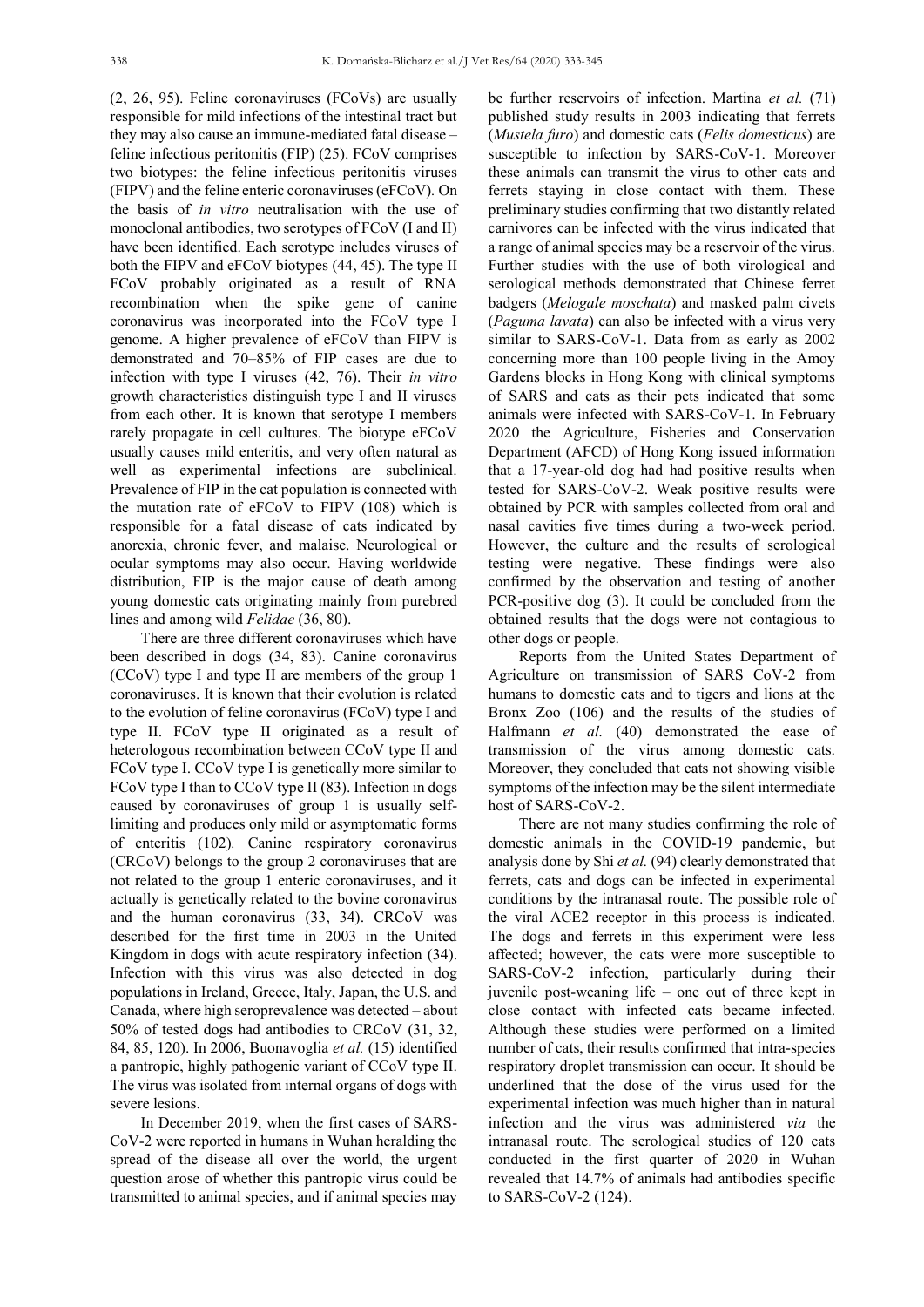Despite the confirmed susceptibility of cats to experimental infection with SARS-CoV-2 and their indication as a potential model of SARS-CoV-2 replication, the results of the studies of Temmam *et al*. (101) revealed a nil or very low SARS-CoV-2 infection rate in dogs and cats, even in repeated contacts and close proximity to humans with confirmed infection. The studies were conducted in a veterinary community of 20 students in which 2 tested positive for SARS-CoV-2 and several others consecutively showed clinical signs compatible with COVID-19, and the studies also investigated 21 cats and dogs living in close contact with people. Regardless of the clinical symptoms suggestive of infection with coronavirus demonstrated by a few animals, the results of RT-PCR and serological investigation by immunoprecipitation assay were negative, confirming the hypothesis that the rate of SARS-CoV-2 transmission between humans and pets in natural conditions is extremely low.

The previous studies on canine respiratory coronavirus have demonstrated high viral titres found in the aerosols of respiratory secretions of infected dogs and resulting in a high transmission *via* direct contact between infected animals (15). To verify the hypothesis of interspecies transmission of the betacoronaviruses (61), Tilocca *et al.* (103) published the sequence homology analysis of the amino acid sequence of the spike protein from SARS-CoV-2 in comparison with some taxonomically related coronaviruses having tropism to other animal species. As a result, it was demonstrated that the resemblance of the whole sequence between SARS-CoV-2 and canine respiratory coronavirus is 36.39%, but high similarity was observed in the epitope sequences of the circulating SARS-CoV-2 and CoV-4 epitope sequences of canine respiratory coronavirus. Promising results were obtained by Lu *et al*. (64) demonstrating the cross reactivity of nucleocapsid CRCoV protein expressed in *E. coli* with antisera against human coronaviruses.

# **Coronaviruses in** *Aves*

In *Aves*, coronaviruses were identified belonging to two genera, *Gammacoronavirus* and *Deltacoronavirus*. The viruses of both genera are very diverse, and research conducted all over the world is providing new evidence for this diversity. This is reflected in the taxonomy (based on the RdRp genetic features) that must be updated for these newly discovered coronaviruses. The deltacoronaviruses comprise seven species, including six avian and one porcine pathogen, but similar viruses have also been identified in Asian carnivores. According to the new taxonomy made public in March 2020, the genus *Deltacoronavirus* contains three subgenera, *Andecovirus*, *Buldecovirus* and *Herdecovirus*, instead of the previous four (the only representative of the former *Moordecovirus* subgenera, common moorhen coronavirus HKU21, was moved to *Buldecovirus*). However, the highest number of changes appeared in the

genus *Gammacoronavirus*. Where there were formerly two, gammacoronaviruses currently comprise five species, including four of birds and one of marine mammals. Avian coronavirus (AvCoV) is in the subgenus *Igacovirus* and includes IBV and genetically similar viruses isolated from other domesticated galliformes. The new taxonomy has added two additional *Igacovirus* species, avian coronavirus 9203 and duck coronavirus 2714. In addition, a new third subgenus of gammacoronaviruses, *Brangacovirus*, has appeared with goose coronavirus CB17 as the main representative species. The only mammalian gammacoronavirus is SW1 in beluga whales, which was assigned to the separate subgenus *Cegacovirus* (https://talk.ictvonline.org/taxonomy).

The first coronavirus detected in the world was IBV and this happened in 1931 in the USA (93). Over the 89 years of research on IBV since then, it has emerged that the virus constitutes a serologically and genetically very heterogeneous group of strains, which are classified into genotypes and lineages depending on the structure of the S1 coding region (107). Currently, there are at least 7 genotypes (GI–GVII), further divided into 34 lineages, with the first IBV defined as GI-1 (Mass-like strains). Some of these genotypes are spread around the world, while some circulate locally (27). The disease caused by them, infectious bronchitis (IB), relates to the respiratory system as the name implies, but some strains can also damage the kidneys and reproductive and digestive systems. Economic losses caused by IBV were so severe that as early as in the 1950s, the first vaccination with live attenuated strains was introduced (21, 47). Currently in Poland, 23 live and 13 inactivated vaccines are registered and they are the basic tool for IB control apart from strict biosecurity. Unfortunately, their effectiveness still raises many questions. According to data from the World Atlas of Animal Diseases published in November 2011 by the OIE, it appears that in 2006– 2009, the largest losses in the poultry industry were caused by the top 10 poultry diseases, including IB which was in second place, between highly and low pathogenic forms of avian influenza (6). It seems that the main reason for this situation is the previously described high variability typifying the *Coronaviridae* family and the constant emergence of new virus variants. Igacoviral avian coronavirus species in addition to IBV are those specific to turkeys (TCoV) and guinea fowls (GfCoV), both responsible for enteritis (46, 63). Avian coronaviruses in the subgenus *Igacovirus* have similar genomic structure and a close genetic relationship, seen in the over 86% nucleotide similarity of whole genomes between TCoV/GfCoV and IBV strains. The most different parts of their genomes are the S genes, which share at most 36% identity (14, 48). Deep molecular analysis suggests that TCoV/GfCoV might have emerged from recombination events between IBV and another unknown coronavirus, the donor of the S gene (14). The different S genes affected the tropism of the virus, as acquiring such a structure caused an affinity switch from the respiratory/renal system observed in the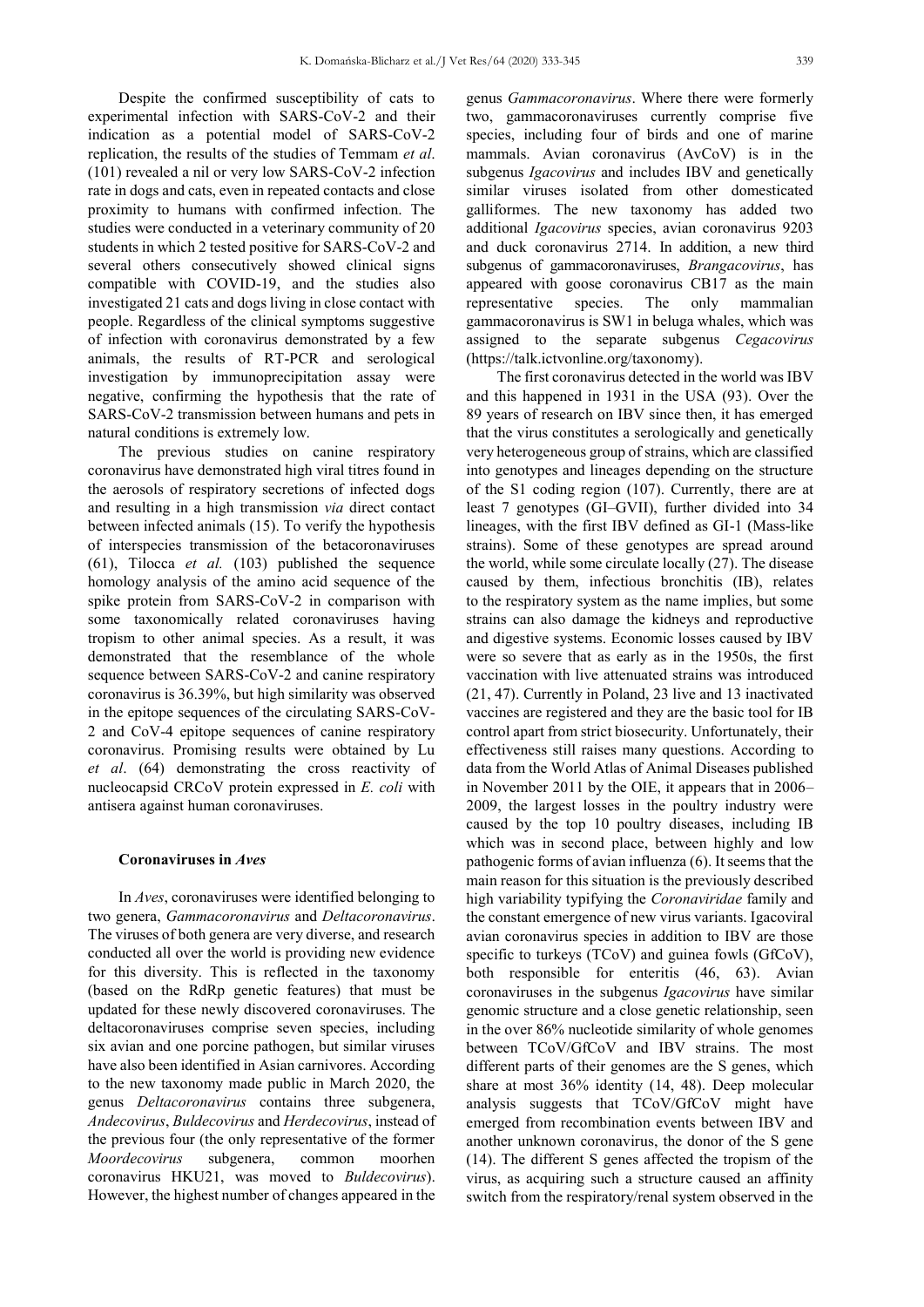case of IBV to the digestive system in the case of TCoV/GfCoV (13, 114). The next two species of the subgenus *Igacovirus* are the least known. Avian coronavirus 9203 includes wild bird gammacoronaviruses similar to AvCoV/Anas crecca/Finland/9203/2010 (41). In turn, avian coronavirus 2714 contains gammacoronaviruses with a genome similar to AvCoV/duck/China/27/2014 identified for the first time in domestic ducks (130).

Viruses of the genus *Deltacoronavirus* were first identified in 2009 in Asian *Passeriformes* species (117). In the following years, there were many reports of the presence of deltacoronaviruses in wild birds in Sweden, Finland, the USA, Asia (Hong Kong and Cambodia) and Australia (20, 77, 116). Most of these studies tested samples that were originally collected for avian influenza virus surveillance, i.e. mainly from *Anseriformes* and *Charadriiformes*. However, it seems that more deltacoronavirus species would be detected when sampling birds outside these orders, as was evidenced by recent deltacoronavirus detection in penguins on the Antarctic Peninsula (115).

Due to wild birds' possible habitats being in close proximity to humans and poultry farms, they can play an important role in spreading coronaviruses to poultry populations, and also constitute a potential source of variability of these viruses, leading to the emergence of new variants (78). Although no cross-species transmission of gammacoronaviruses has been reported so far, this has been the case for deltacoronaviruses with the emergence of porcine deltacoronavirus (123).

#### **Coronaviruses of other animal species**

Coronavirus could be an agent with two different pathological forms in rabbits: an enteric disease and a more systemic one known as myocarditis. The enteric disease shows the lesions and symptoms typical of enteritis caused by coronavirus in other species. The pathogen is transmitted via the faecal-oral route and replicates in the small intestine, bringing necrosis of the apical villi followed by diarrhoea. The most sensitive to infection are young rabbits of 3–8 weeks old, but sometimes the infection can be asymptomatic. Enteric rabbit CoV belongs to the species *Betacoronavirus 1* of the subgenus *Embecovirus* in the genus *Betacoronavirus*  (16). Recombination was possible during the evolution of this coronavirus, which might be responsible for cross-species transmission. Molecular clock analysis using RNA-dependent RNA polymerase (RdRp) genes dated the most recent common ancestor to around 2002, suggesting that this virus has emerged relatively recently (55). The second rabbit CoV which causes myocarditis was detected by electron microscopy and found to cross-react with alphacoronaviruses in serological assays. Although no gene sequence for this virus is available, the existing data suggest that it is an alphacoronavirus (1, 55). Recent studies demonstrated the circulation of various beta- and alpha-CoVs also in wild rabbits (74).

Similarly to bats, rodents and shrews appear to be special hosts of coronaviruses. Several species belonging to alpha- and betacoronaviruses have been identified in these orders of mammals (54, 105, 113). The longest-known is murine CoV (MCoV) (subgenus *Embecovirus*, genus *Betacoronavirus*), which was first isolated at the end of the 1940s. MCoV can infect the liver, gastrointestinal tract, and central nervous system of mice, causing a wide range of diseases including hepatitis, gastroenteritis, and acute and chronic encephalomyelitis (18). Some MCoV variants also infect rats, causing respiratory symptoms (28). The next separate species of rodent coronavirus is China Rattus coronavirus HKU24, also within the *Embecovirus* subgenus. This virus, discovered in 2015, possesses a genome that resembles those of both *Betacoronavirus-1* and MCoV and probably is the murine origin of *Betacoronavirus-1*, with interspecies transmission from rodents to other mammals having occurred centuries ago (54). Intensive research on coronaviruses in rodents enabled the discovery of new ones, the genome characteristics of which assigned them to alphacoronaviruses. One of these viruses was recently designated the Lucheng Rn species of rat coronavirus in a separate subgenus *Luchacovirus.* Such viruses are distributed worldwide, as recent studies revealed their presence also in Poland (105). The ranking of rodents as the largest order of mammals with more than 2000 species worldwide, their habitats sometimes in close proximity to other animals, and concomitantly the identification of rodent-associated CoVs belonging to different distinct subgenera gave cause for suspicion that these animals also may also play a significant role in the evolution and emergence of coronaviruses. Shrews, although less numerous in species (about 380 species worldwide) also seem important in this aspect.

Betacoronaviruses were also detected in a population of European hedgehogs (22). The newly discovered CoVs are include a unique species, Hedgehog coronavirus 1 (subgenus *Merbecovirus*), and it was not associated to any form of disease, so the hedgehog seems to be an asymptomatic reservoir of CoV which could contribute to the evolution of *Merbecovirus* (90).

#### **Summary**

Although coronaviruses are commonly found in farm, companion and wild animals, causing clinical and sometimes serious signs resulting in significant economic losses, not all of them have been classified by World Organization for Animal Health (OIE) as hazardous and included on the list of notifiable animal diseases. Historically, only two such diseases caused by coronaviruses were on the former list B of OIE diseases (TGE and IB). After the lists' unification, among 117 animal diseases there are currently three coronaviral entries (in addition to the two mentioned there is also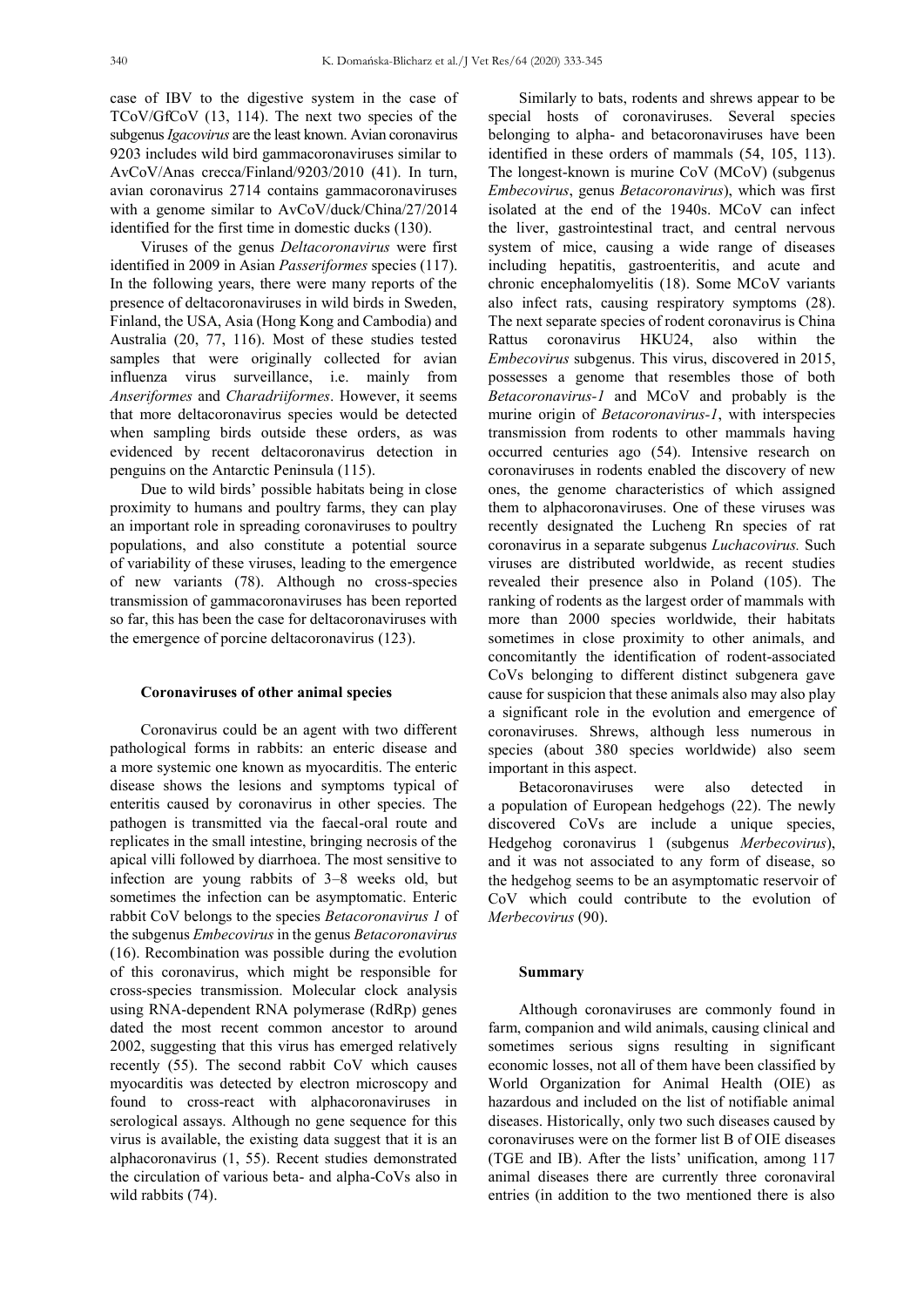PED). The occurrence of any of them or of one of the 114 other diseases on the OIE list of notifiable terrestrial and aquatic animal diseases should be registered in the World Animal Health Information System (WAHIS). However, none of these three coronaviral diseases entails any administrative measures (118). The emergence of the SARS-CoV-2 infection that caused the COVID-19 pandemic in humans and that most likely came from an animal reservoir has served to remind us of the critical importance of the One Health approach. The OIE has published recommendations on how to deal with suspected SARS-CoV-2 infections in animals. First of all, it requires close cooperation between veterinary and public health services and is aimed at limiting the spread of the disease and minimising the risk to human health. This document contains guiding principles for sampling and testing in suspected cases of SARS-COV-2 infection in animals. Any confirmed case should be notified as an emerging disease to the OIE through WAHIS (119). However, numerous SARS-CoV-2 infections found on mink farms in the Netherlands and on a few such farms in Denmark and Spain have forced veterinary services in those countries to take more radical steps. The relevant Dutch ministries have decided to cull and dispose of all mink on infected farms in order to avert the potential risks (78).

In conclusion, this review indicates the huge diversity of coronaviruses in the animal kingdom. Moreover, recent studies clearly showed that their occurrence and variability is highly underestimated. *In vitro* experiments have shown that multiple animal ACE2 homologous sequences (from a rhesus monkey, Mexican free-tailed bat, palm civet, raccoon dog, ferret badger, hog badger, dog, cat, rabbit, and pangolin) seem to be active as receptors for SARS-CoV-2 at different intensity levels, which could suggest roles variously as natural reservoirs or intermediate hosts of the virus (126). Therefore, domestic and wild animals should be intensively monitored to broaden our knowledge of viruses circulating among them, as well as to understand the mechanisms of the emergence of viruses of relevance to animal and human health.

**Conflict of Interests Statement:** The authors declare that there is no conflict of interests regarding the publication of this article.

**Financial Disclosure Statement:** Not applicable.

**Animal Rights Statement:** Not applicable.

## **References**

- 1. Alexander L.K., Small J.D., Edwards S., Baric R.S.: An experimental model for dilated cardiomyopathy after rabbit coronavirus infection. J Infect Dis 1992, 166, 978–985.
- 2. Almeida J.D., Tyrrell D.A.: The morphology of three previously uncharacterized human respiratory viruses that grow in organ culture. J Gen Virol 1967, 1, 175–178.
- 3. Almendros A.: Can companion animals become infected with Covid-19? Vet Rec 2020, 186, 419–420.
- 4. Andersen K.G., Rambaut A., Lipkin W.I., Holmes E.C., Garry R.F.: The proximal origin of SARS-CoV-2. Nat Med 2020, 26, 450–452.
- 5. Ballesteros M.L., Sánchez C.M., Enjuanes L.: Two amino acid changes at the N-terminus of transmissible gastroenteritis coronavirus spike protein result in the loss of enteric tropism. Virology 1997, 227, 378–388.
- 6. Bank T.W.: The World Livestock Disease Atlas. A quantitative analysis of global animal health data. 2011, Washington, USA: The World Bank.
- 7. Belsham G.J., Rasmussen T.B., Normann P., Vaclavek P., Strandbygaard B., Botner A.: Characterization of a novel chimeric swine enteric coronavirus from diseased pigs in Central Eastern Europe in 2016. Transbound Emerg Dis 2016, 63, 595–601.
- 8. Beltz L.A., Bats and coronaviruses. In: *Bats and Human Health*, John Wiley & Sons, New York, 2018. pp. 111–138.
- Bermingham A., Chand M.A., Brown C.S., Aarons E., Tong C., Langrish C., Hoschler K., Brown K., Galiano M., Myers R., Pebody R.G., Green H.K., Boddington N.L., Gopal R., Price N., Newsholme W., Drosten C., Fouchier R.A., Zambon M.: Severe respiratory illness caused by a novel coronavirus, in a patient transferred to the United Kingdom from the Middle East, September 2012. Euro Surv 2012, 17, 20290.
- 10. Bidokhti M.R.M., Tråvén M., Krishna N.K., Munir M., Belák S., Alenius S., Cortey M.: Evolutionary dynamics of bovine coronaviruses: natural selection pattern of the spike gene implies adaptive evolution of the strains. J Gen Virol 2013, 94, 2036–2049.
- 11. Boni M.F., Lemey P., Jiang X., Lam T.T.-Y., Perry B., Castoe T., Rambaut A., Robertson D.L.: Evolutionary origins of the SARS-CoV-2 sarbecovirus lineage responsible for the COVID-19 pandemic. bioRxiv 2020, doi: 10/1101/2020.03.30.015008.
- 12. Borucki M.K., Allen J.E., Chen-Harris H., Zemla A., Vanier G., Mabery S., Torres C., Hullinger P., Slezak T.: The role of viral population diversity in adaptation of bovine coronavirus to new host environments. PLoS One 2013, 8, e52752.
- 13. Bouwman K.M., Delpont M., Broszeit F., Berger R., Weerts E.A.W.S., Lucas M.-N., Delverdier M., Belkasmi S., Papanikolaou A., Boons G.-J., Guérin J.-L., de Vries R.P., Ducatez M.F., Verheije M.H.: Guinea fowl coronavirus diversity has phenotypic consequences for glycan and tissue binding. J Virol 2019, 93, e00067-00019.
- 14. Brown P.A., Touzain F., Briand F.X., Gouilh A.M., Courtillon C., Allee C., Lemaitre E., De Boisseson C., Blanchard Y., Eterradossi N.: First complete genome sequence of European turkey coronavirus suggests complex recombination history related with US turkey and guinea fowl coronaviruses. J Gen Virol 2016, 97, 110–120.
- 15. Buonavoglia C., Decaro N., Martella V., Elia G., Campolo M., Desario C., Castagnaro M., Tempesta M.: Canine coronavirus highly pathogenic for dogs. Emerg Infect Dis 2006, 12, 492–494.
- 16. Cerioli M., Lavazza A.: 3.6. Viral enteritis of rabbits. In: *Recent Advances in Rabbit Sciences*, edited by L. Maertens and P. Coudert, Institute for Agricultural and Fisheries Research (ILVO), Animal Science Unit, Melle, 2006, pp 181–186.
- 17. Changhee L.: Porcine epidemic diarrhea virus: An emerging and re-emerging epizootic swine virus. Virol J 2015, 12, 193.
- 18. Cheever F.S., Daniels J.B., Pappenheimer A.M., Bailey O.T.: A murine virus (JHM) causing disseminated encephalomyelitis with extensive destruction of myelin. I. isolation and biological properties of the virus. J Exp Med 1949, 90, 181–194.
- 19. Chen Q., Gauger P.C., Stafne M.R., Thomas J.T., Madson D.M., Huang H., Zheng Y., Li G., Zhang J.: Pathogenesis comparison between the United States porcine epidemic diarrhoea virus prototype and S-INDEL-variant strains in conventional neonatal piglets. J Gen Virol 2016, 97, 1107–1121.
- 20. Chu D.K., Leung C.Y., Gilbert M., Joyner P.H., Ng E.M., Tse T.M., Guan Y., Peiris J.S., Poon L.L.: Avian coronavirus in wild aquatic birds. J Virol 2011, 85, 12815–12820.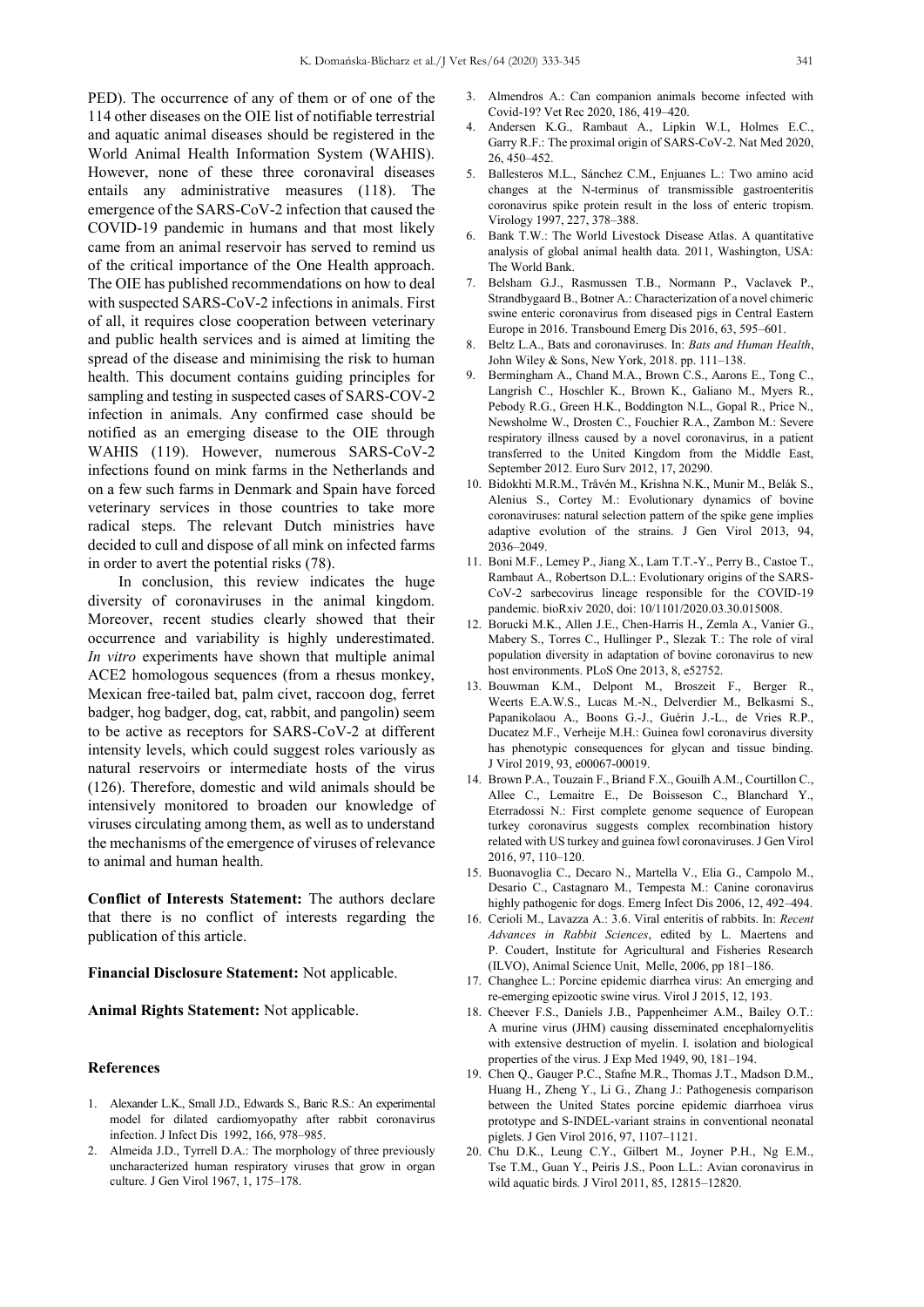- 21. Cook J.K.A., Jackwood M., Jones R.C.: The long view: 40 years of infectious bronchitis research. Avian Path 2012, 41, 239–250.
- 22. Corman V.M., Kallies R., Philipps H., Göpner G., Müller M.A., Eckerle I., Brünink S., Drosten C., Drexler J.F.: Characterization of a novel betacoronavirus related to Middle East respiratory syndrome coronavirus in European hedgehogs. J Virol 2014, 88, 717–724, doi: 10.1128/JVI.01600-13.
- 23. Corman V.M., Muth D., Niemeyer D., Drosten C.: Chapter eight - hosts and sources of endemic human coronaviruses. In: *Advances in Virus Research*, edited by M. Kielian, T.C. Mettenleiter, and M.J. Roossinck, Academic Press, Waltham, pp. 163–188.
- 24. Cui J., Li F., Shi Z.-L.: Origin and evolution of pathogenic coronaviruses. Nat Rev Microbiol 2019, 17, 181–192.
- 25. de Groot R.J., Horzinek M.J.: Feline infectious peritonitis. In: *The Coronaviridae*, edited by S.C. Siddell, Plenum, New York, 1995, pp. 293–309.
- 26. de Groot R.J., Ziebuhr J., Poon L.L., Woo P.C., Talbot P., Rottier P.J.M.: Revision of the family Coronaviridae. Taxonomic proposal of the Coronavirus Study Group to the ICTV Executive Committee. 2008. http://talk.ictvonline.org/media/p/1230.aspx.
- 27. de Wit J.J., Cook J.K.A., van der Heijden H.M.J.F.: Infectious bronchitis virus variants: a review of the history, current situation and control measures. Avian Path 2011, 40, 223–235.
- 28. Decaro N., Lorusso A.: Novel human coronavirus (SARS-CoV-2): A lesson from animal coronaviruses. Vet Microbiol 2020, 244, 108693.
- 29. Drexler J.F., Corman V.M., Drosten C.: Ecology, evolution and classification of bat coronaviruses in the aftermath of SARS. Antiviral Res 2014, 101, 45–56.
- 30. Ellis J.: What is the evidence that bovine coronavirus is a biologically significant respiratory pathogen in cattle? Can Vet J 2019, 60, 147–152.
- 31. Ellis J.A., McLean N., Hupaelo R., Haines D.M.: Detection of coronavirus in cases of tracheobronchitis in dogs: a retrospective study from 1971 to 2003. Can Vet J 2005, 46, 447–448.
- 32. Erles K., Brownlie J.: Investigation into the causes of canine infectious respiratory disease: antibody responses to canine respiratory coronavirus and canine herpesvirus in two kennelled dog populations. Arch Virol 2005, 150, 1493–1504.
- 33. Erles K., Shiu K.B., Brownlie J.: Isolation and sequence analysis of canine respiratory coronavirus. Virus Res 2007, 124, 78–87.
- 34. Erles K., Toomey C., Brooks H.W., Brownlie J.: Detection of a group 2 coronavirus in dogs with canine infectious respiratory disease. Virology 2003, 310, 216–223.
- 35. Fehr A.R., Perlman S.: Coronaviruses: an overview of their replication and pathogenesis. Methods Mol Biol 2015, 1282,  $1 - 23$
- 36. Foley J.E., Poland A., Carlson J., Pedersen N.C.: Patterns of feline coronavirus infection and fecal shedding from cats in multiple-cat environments. J Am Vet Med Ass 1997, 210, 1307–1312.
- 37. Forni D., Cagliani R., Clerici M., Sironi M.: Molecular evolution of human coronavirus genomes. Trends Microbiol 2017, 25, 35–48.
- 38. Ge X.-Y., Li J.-L., Yang X.-L., Chmura A.A., Zhu G., Epstein J.H., Mazet J.K., Hu B., Zhang W., Peng C., Zhang Y.-J., Luo C.-M., Tan B., Wang N., Zhu Y., Crameri G., Zhang S.-Y., Wang L.-F., Daszak P., Shi Z.-L.: Isolation and characterization of a bat SARS-like coronavirus that uses the ACE2 receptor. Nature 2013, 503, 535–538.
- 39. Gélinas A.M., Sasseville A.J., Dea S.: Identification of specific variations within the HE, S1, and ORF4 genes of bovine coronaviruses associated with enteric and respiratory diseases in dairy cattle. In: *The Nidoviruses*, edited by S. Perlman, K.V. Holmes, Springer, Boston, 2001, pp. 63–67.
- 40. Halfmann P.J., Hatta M., Chiba S., Maemura T., Fan S., Takeda M., Kinoshita N., Hattori S., Sakai-Tagawa Y., Iwatsuki-Horimoto K., Imai M., Kawaoka Y.: Transmission of SARS-CoV-2 in domestic cats. New Eng J Med 2020, doi: 10.1056/NEJMc2013400.
- 41. Hepojoki S., Lindh E., Vapalahti O., Huovilainen A.: Prevalence and genetic diversity of coronaviruses in wild birds, Finland. Infect Ecol Epidemiol 2017, 7, 1408360, doi: 10.1080/20008686. 2017.1408360.
- 42. Herrewegh A.A., Vennema H., Horzinek M.C., Rottier P.J., de Groot R.J.: The molecular genetics of feline coronaviruses: comparative sequence analysis of the ORF7a/7b transcription unit of different biotypes. Virology 1995, 212, 622–631.
- 43. Hoffmann M., Kleine-Weber H., Schroeder S., Krüger N., Herrler T., Erichsen S., Schiergens T.S., Herrler G., Wu N.-H., Nitsche A., Müller M.A., Drosten C., Pöhlmann S.: SARS-CoV-2 cell entry depends on ACE2 and TMPRSS2 and is blocked by a clinically proven protease inhibitor. Cell 2020, 181, 271–280, e278, doi: 10.1016/j.cell.2020.02.052.
- 44. Hohdatsu T., Nakamura M., Ishizuka Y., Yamada H., Koyama H.: A study on the mechanism of antibody-dependent enhancement of feline infectious peritonitis virus infection in feline macrophages by monoclonal antibodies. Arch Virol 1991, 120, 207–217.
- 45. Hohdatsu T., Okada S., Koyama H.: Characterization of monoclonal antibodies against feline infectious peritonitis virus type II and antigenic relationship between feline, porcine, and canine coronaviruses. Arch Virol 1991, 117, 85–95.
- 46. Jackwood M.W., Boynton T.O., Hilt D.A., McKinley E.T., Kissinger J.C., Paterson A.H., Robertson J., Lemke C., McCall A.W., Williams S.M., Jackwood J.W., Byrd L.A.: Emergence of a group 3 coronavirus through recombination. Virology 2010, 398, 98–108.
- 47. Jackwood M.W., de Wit S.: Infectious bronchitis. In: *Diseases of Poultry*, edited by D.E. Swayne, Wiley-Blackwell. Hoboken, 2013, pp. 139–160.
- 48. Jackwood M.W., Hall D., Handel A.: Molecular evolution and emergence of avian gammacoronaviruses. Infect Gen Evol 2012, 12, 1305–1311.
- 49. Jung K., Annamalai T., Lu Z., Saif L.J.: Comparative pathogenesis of US porcine epidemic diarrhea virus (PEDV) strain PC21A in conventional 9-day-old nursing piglets vs. 26 day-old weaned pigs. Vet Microbiol 2015, 178, 31–40.
- 50. Keha A., Xue L., Yan S., Yue H., Tang C.: Prevalence of a novel bovine coronavirus strain with a recombinant hemagglutinin/ esterase gene in dairy calves in China. Transbound Emerg Dis 2019, 66, 1971–1981.
- 51. Kin N., Miszczak F., Diancourt L., Caro V., Moutou F., Vabret A., Ar Gouilh M.: Comparative molecular epidemiology of two closely related coronaviruses, bovine coronavirus (BCoV) and human coronavirus OC43 (HCoV-OC43), reveals a different evolutionary pattern. Infect Genet Evol 2016, 40, 186–191, doi: 10.1016/j.meegid.2016.03.006.
- 52. Laconi A., Listorti V., Franzo G., Cecchinato M., Naylor C., Lupini C., Catelli E.: Molecular characterization of whole genome sequence of infectious bronchitis virus 624I genotype confirms the close relationship with Q1 genotype. Transbound Emerg Dis 2019, 66, 207–216.
- 53. Latinne A., Hu B., Olival K.J., Zhu G., Zhang L., Li H., Chmura A.A., Field H.E., Zambrana-Torrelio C., Epstein J.H., Li B., Zhang W., Wang L.-F., Shi Z.-L., Daszak P.: Origin and crossspecies transmission of bat coronaviruses in China. bioRxiv 2020, doi: 10/1101/2020.05.31.116061.
- 54. Lau S.K., Woo P.C., Li K.S., Tsang A.K., Fan R.Y., Luk H.K., Cai J.P., Chan K.H., Zheng B.J., Wang M., Yuen K.Y.: Discovery of a novel coronavirus, China Rattus coronavirus HKU24, from Norway rats supports the murine origin of Betacoronavirus 1 and has implications for the ancestor of Betacoronavirus lineage A. J Virol 2015, 89, 3076–3092.
- 55. Lau S.K.P., Woo P.C.Y., Yip C.C.Y., Fan R.Y.Y., Huang Y., Wang M., Guo R., Lam C.S.F., Tsang A.K.L., Lai K.K.Y., Chan K.-H., Che X.-Y., Zheng B.-J., Yuen K.-Y.: Isolation and characterization of a novel Betacoronavirus subgroup A coronavirus, rabbit coronavirus HKU14, from domestic rabbits. J Virol 2012, 86, 5481–5496.
- 56. Laude H., Van Reeth K., Pensaert M.: Porcine respiratory coronavirus: molecular features and virus-host interactions. Vet Res 1993, 24, 125–150.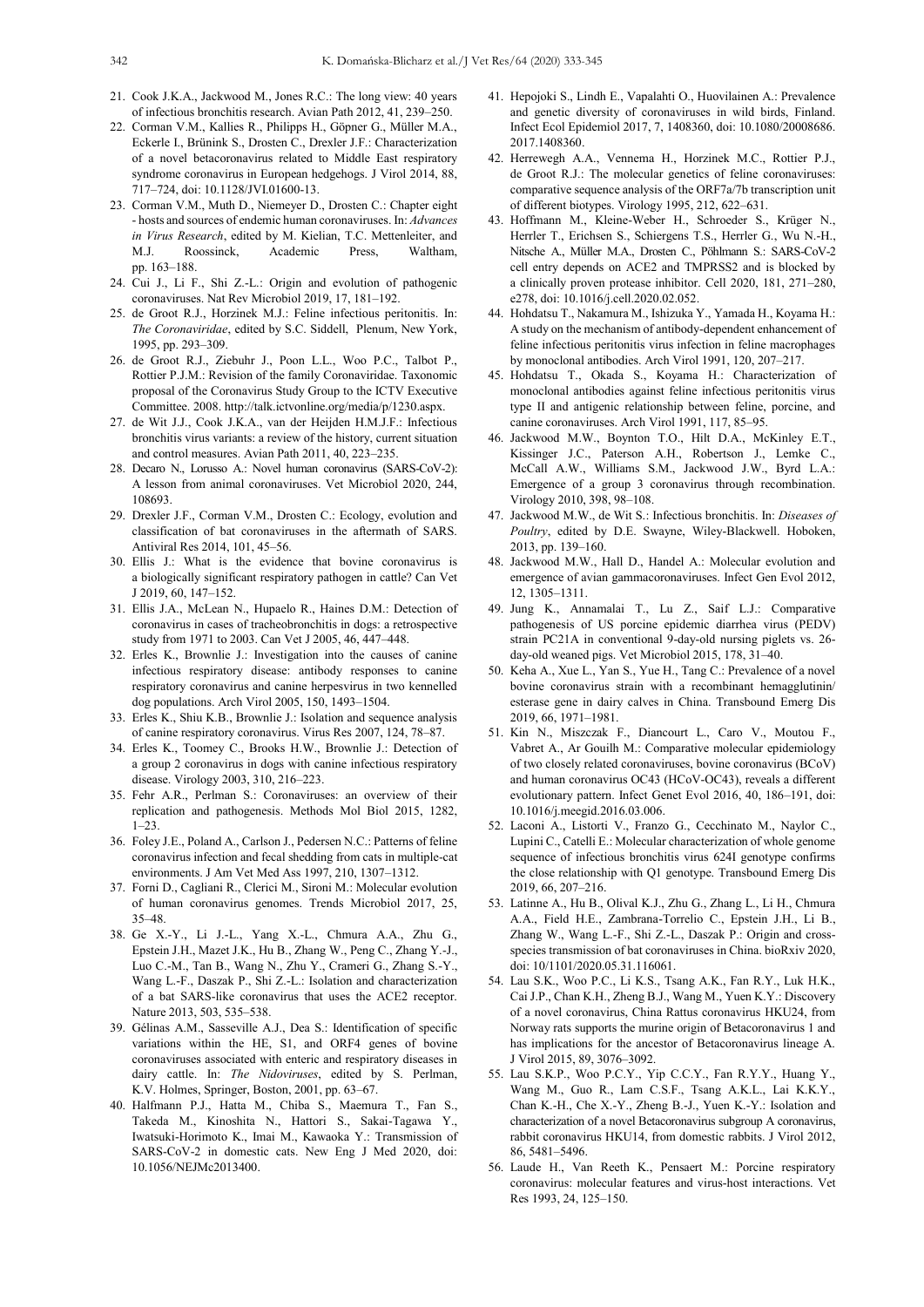- 57. Le Poder S.: Feline and canine coronaviruses: common genetic and pathobiological features. Adv Virol 2011, 2011, 609465, doi: 10.1155/2011/609465.
- 58. Letko M., Marzi A., Munster V.: Functional assessment of cell entry and receptor usage for SARS-CoV-2 and other lineage B betacoronaviruses. Nat Microbiol 2020, 5, 562–569.
- 59. Li F.: Evidence for a common evolutionary origin of coronavirus spike protein receptor-binding subunits. J Virol 2012, 86, 2856–2858.
- 60. Li F.: Structure, function, and evolution of coronavirus spike proteins. Ann Rev Virol 2016, 3, 237–261.
- 61. Li R., Qiao S., Zhang G.: Analysis of angiotensin-converting enzyme 2 (ACE2) from different species sheds some light on cross-species receptor usage of a novel coronavirus 2019-nCoV. J Infect 2020, 80, 469–496.
- 62. Li Z., He W., Lan Y., Zhao K., Lv X., Lu H., Ding N., Zhang J., Shi J., Shan C., Gao F.: The evidence of porcine hemagglutinating encephalomyelitis virus induced nonsuppurative encephalitis as the cause of death in piglets. Peer J 2016, 4, e2443–e2443.
- 63. Liais E., Croville G., Mariette J., Delverdier M., Lucas M.N., Klopp C., Lluch J., Donnadieu C., Guy J.S., Corrand L., Ducatez M.F., Guerin J.L.: Novel avian coronavirus and fulminating disease in guinea fowl, France. Emerg Infect Dis 2014, 20, 105–108.
- 64. Lu S., Chen Y., Qin K., Zhou J., Lou Y., Tan W.: Genetic and antigenic characterization of recombinant nucleocapsid proteins derived from canine coronavirus and canine respiratory coronavirus in China. Sci China Life Sci 2016, 59, 615–621.
- 65. Lv C., Xiao Y., Li X., Tian K.: Porcine epidemic diarrhea virus: current insights. Vir Adapt Treat 2016, 8, 1–12.
- 66. Ma G., Feng Y., Gao F., Wang J., Liu C., Li Y.: Biochemical and biophysical characterization of the transmissible gastroenteritis coronavirus fusion core. Biochem Biophys Res Commun 2005, 337, 1301–1307.
- 67. MacLean O.A., Lytras S., Singer J.B., Weaver S., Pond S.L.K., Robertson D.L.: Evidence of significant natural selection in the evolution of SARS-CoV-2 in bats, not humans. bioRxiv 2020, doi: 10/1101/2020.05.28.122366.
- 68. Mandelik R., Sarvas M., Jackova A., Salamunova S., Novotny J., Vilcek S.: First outbreak with chimeric swine enteric coronavirus (SeCoV) on pig farms in Slovakia - lessons to learn. Acta Vet Hun 2018, 66, 488–492.
- 69. Marandino A., Tomás G., Panzera Y., Greif G., Parodi-Talice A., Hernández M., Techera C., Hernández D., Pérez R.: Wholegenome characterization of Uruguayan strains of avian infectious bronchitis virus reveals extensive recombination between the two major South American lineages. Infect Gen Evol 2017, 54, 245–250.
- 70. Martelli P., Lavazza A., Nigrelli A.D., Merialdi G., Alborali L.G., Pensaert M.B.: Epidemic of diarrhoea caused by porcine epidemic diarrhoea virus in Italy. Vet Rec 2008, 162, 307–310.
- 71. Martina B.E.E., Haagmans B.L., Kuiken T., Fouchier R.A.M., Rimmelzwaan G.F., Van Amerongen G., Peiris J.S.M., Lim W., Osterhaus A.D.M.E.: Virology: SARS virus infection of cats and ferrets. Nature 2003, 425, 915–915.
- 72. Masters P.S., Perlman S.: Coronaviridae. In: *Fields virology*, edited by D.M. Knipe and P.M. Howley, Lippincot Williams & Wilkins, Philadelphia, 2013, pp. 825–858.
- 73. Mohd H.A., Al-Tawfiq J.A., Memish Z.A.: Middle East Respiratory Syndrome Coronavirus (MERS-CoV) origin and animal reservoir. Virol J 2016, 13, 87, doi: 10.1186/s12985-016- 0544-0.
- 74. Monchatre-Leroy E., Boué F., Boucher J.M., Renault C., Moutou F., Ar Gouilh M., Umhang G.: Identification of alpha and beta coronavirus in wildlife species in France: bats, rodents, rabbits, and hedgehogs. Viruses 2017, 9, 364.
- 75. Morales R.G., Umandal A.C., Lantican C.A.: Emerging and reemerging diseases in Asia and the Pacific with special emphasis on porcine epidemic diarrhoea. In: *25th Conference of the OIE Regional Commission for Asia, the Far East and Oceania Queenstown, (New Zealand)*, 27–30 November 2007, pp. 185–189.
- 76. Motokawa K., Hohdatsu T., Hashimoto H., Koyama H.: Comparison of the amino acid sequence and phylogenetic analysis of the peplomer, integral membrane and nucleocapsid proteins of feline, canine and porcine coronaviruses. Microbiol Imm 1996, 40, 425–433.
- 77. Muradrasoli S., Balint A., Wahlgren J., Waldenstrom J., Belak S., Blomberg J., Olsen B.: Prevalence and phylogeny of coronaviruses in wild birds from the Bering Strait area (Beringia). PLoS One 2010, 5, e13640.
- 78. Netherlands (Government of the): Government adopts advice to cull mink on infected farms. 3 June 2020. https://www.government.nl/latest/news/2020/06/09/governmentadopts-advice-to-cull-mink-on-infected-farms.
- 79. Opressnig T.: Porcine epidemic diarrhea (PED) in Europe and strategies to control outbreaks. Jap J Vet Res. 2016, 64, 35–38.
- 80. Pedersen N.C.: Virologic and immunologic aspects of feline infectious peritonitis virus infection. Adv Exp Med Biol 1987, 218, 529–550.
- 81. Pensaert M.: Transmissible gastroenteritis virus (respiratory variant). In: *Virus infections of porcines*, edited by M. Pensaert, Elsevier Science Publishers, Amsterdam, 1989.
- 82. Pensaert M., Callebaut P., Vergote J.: Isolation of a porcine respiratory, non-enteric coronavirus related to transmissible gastroenteritis. Vet Quart 1986, 8, 257–261.
- 83. Pratelli A., Martella V., Decaro N., Tinelli A., Camero M., Cirone F., Elia G., Cavalli A., Corrente M., Greco G., Buonavoglia D., Gentile M., Tempesta M., Buonavoglia C.: Genetic diversity of a canine coronavirus detected in pups with diarrhoea in Italy. J Virol Methods 2003, 110, 9–17.
- 84. Priestnall S.L., Brownlie J., Dubovi E.J., Erles K.: Serological prevalence of canine respiratory coronavirus. Vet Microbiol 2006, 115, 43–53.
- 85. Priestnall S.L., Pratelli A., Brownlie J., Erles K.: Serological prevalence of canine respiratory coronavirus in southern Italy and epidemiological relationship with canine enteric coronavirus. J Vet Diag Inv 2007, 19, 176–180.
- 86. Pusterla N., Vin R., Leutenegger C., Mittel L.D., Divers T.J.: Equine coronavirus: An emerging enteric virus of adult horses. Equine Vet Educ 2016, 28, 216–223.
- 87. Rasmussen T.B., Boniotti M.B., Papetti A., Grasland B., Frossard J.-P., Dastjerdi A., Hulst M., Hanke D., Pohlmann A., Blome S., van der Poel W.H.M., Steinbach F., Blanchard Y., Lavazza A., Bøtner A., Belsham G.J.: Full-length genome sequences of porcine epidemic diarrhoea virus strain CV777; Use of NGS to analyse genomic and sub-genomic RNAs. PLoS One 2018, 13, e0193682, doi: 10.1371/journal.pone.0193682.
- 88. Saif L.J., Jung K.: Comparative pathogenesis of bovine and porcine respiratory coronaviruses in the animal host species and SARS-CoV-2 in humans. J Clin Microbiol 2020, JCM.01355-20. doi: 10.1128/JCM.01355-20.
- 89. Saif L.J., Pensaert M.B., Sestak K., Yeo S.-G., Jung K.: Coronaviruses. In: *Diseases of swine*, edited by J.J. Zimmerman, L.A. Karriker, A. Ramirez, K.J. Schwartz, G.W. Stevenson, J. Zhang, Wiley-Blackwell, Ames, 2012, pp. 501–524.
- 90. Saldanha I.F., Lawson B., Goharriz H., Rodriguez-Ramos Fernandez J., John S.K., Fooks A.R., Cunningham A.A., Johnson N., Horton D.L.: Extension of the known distribution of a novel clade C betacoronavirus in a wildlife host. Epidemiol Infect 2019, 147, e169.
- 91. Salem E., Dhanasekaran V., Cassard H., Hause B., Maman S., Meyer G., Ducatez M.F.: Global transmission, spatial segregation, and recombination determine the long-term evolution and epidemiology of bovine coronaviruses. Viruses 2020, 12, 534, doi: 10.3390/v12050534.
- 92. Sanchez C.M., Izeta A., Sanchez-Morgado J.M., Alonso S., Sola I., Balasch M., Plana-Duran J., Enjuanes L.: Targeted recombination demonstrates that the spike gene of transmissible gastroenteritis coronavirus is a determinant of its enteric tropism and virulence. J Virol 1999, 73, 7607–7618.
- 93. Schalk A.F.: An apparent new respiratory disease of baby chicks. J Am Vet Med Assoc 1931, 78, 413–422.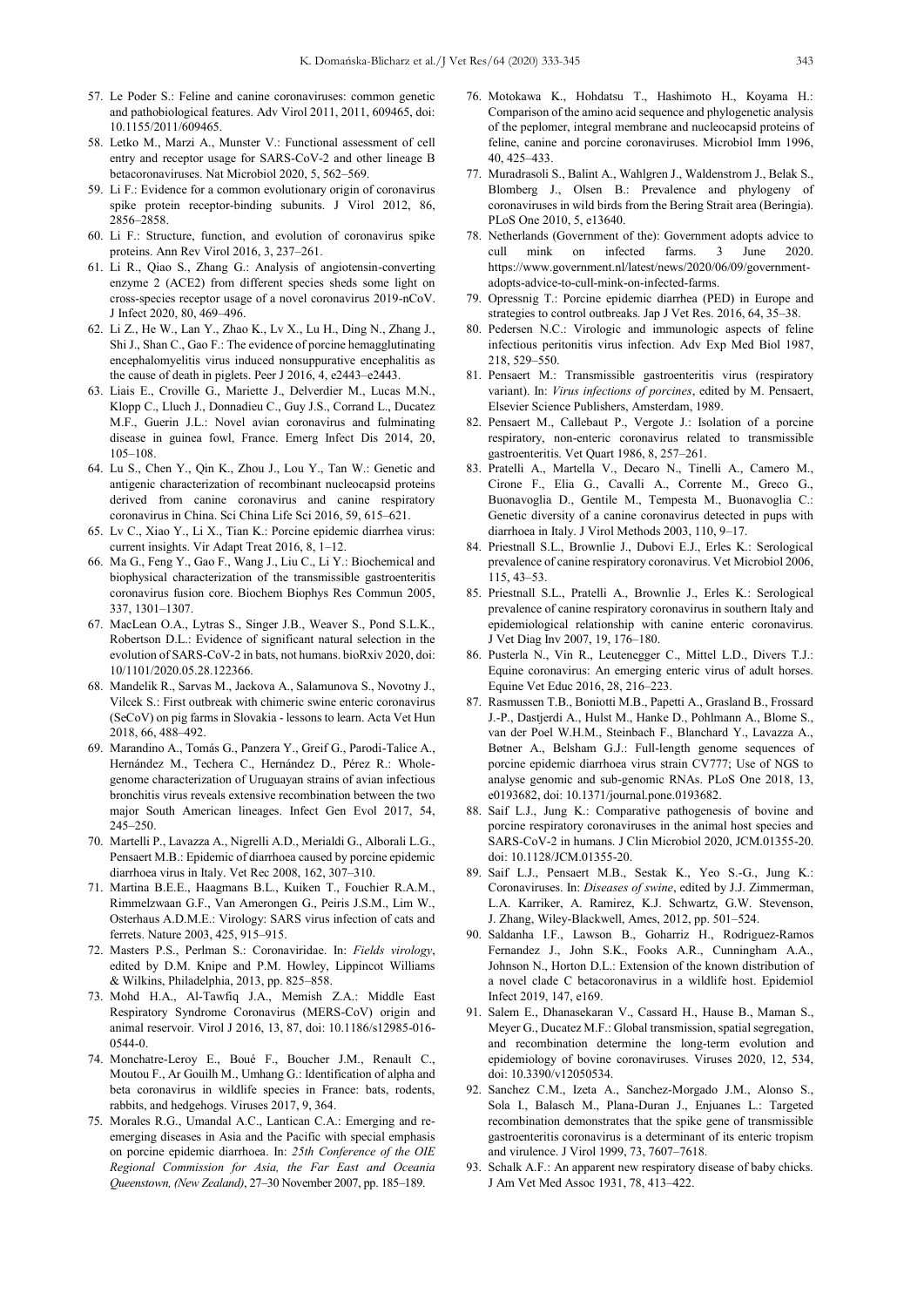- 94. Shi J., Wen Z., Zhong G., Yang H., Wang C., Huang B., Liu R., He X., Shuai L., Sun Z., Zhao Y., Liu P., Liang L., Cui P., Wang J., Zhang X., Guan Y., Tan W., Wu G., Chen H., Bu Z.: Susceptibility of ferrets, cats, dogs, and other domesticated animals to SARS–coronavirus 2. Science 2020, 368, 1016–1020, doi: 10.1126/science. abb7015.
- 95. Siddell S.G., Anderson R., Cavanagh D., Fujiwara K., Klenk H.D., Macnaughton M.R., Pensaert M., Stohlman S.A., Sturman L., van der Zeijst B.A.: Coronaviridae. Intervirology 1983, 20, 181–189.
- 96. Song J.H., Shim J.K., Choi H.J.: Quercetin 7-rhamnoside reduces porcine epidemic diarrhea virus replication via independent pathway of viral induced reactive oxygen species. Virol J 2011, 8, 460, doi: 10.1186/1743-422X-8-460.
- 97. Steinbach F., Dastjerdi A., Peake J., La Rocca S.A., Tobin F.P., Frossard J.-P., Williamson S.: A retrospective study detects a novel variant of porcine epidemic diarrhea virus in England in archived material from the year 2000. PeerJ 2016, 4, e2564, doi: 10.7717/peerj.2564.
- 98. Su S., Wong G., Shi W., Liu J., Lai A.C.K., Zhou J., Liu W., Bi Y., Gao G.F.: Epidemiology, genetic recombination, and pathogenesis of coronaviruses. Trends Microbiol 2016, 24, 490–502.
- 99. Suzuki T., Otake Y., Uchimoto S., Hasebe A., Goto Y.: Genomic characterization and phylogenetic classification of bovine coronaviruses through whole genome sequence analysis. Viruses 2020, 12, 183, doi: 10.3390/v12020183.
- 100.Tang X., Wu C., Li X., Song Y., Yao X., Wu X., Duan Y., Zhang H., Wang Y., Qian Z., Cui J., Lu J.: On the origin and continuing evolution of SARS-CoV-2. Nat Sci Rev 2020, 7, 1012–1023.
- 101.Temmam S., Barbarino A., Maso D., Behillil S., Enouf V., Huon C., Jaraud A., Chevallier L., Backovic M., Pérot P., Verwaerde P., Tiret L., van der Werf S., Eloit M.: Absence of SARS-CoV-2 infection in cats and dogs in close contact with a cluster of COVID-19 patients in a veterinary campus. bioRxiv 2020, doi: 10/1101/2020.04.07.029090.
- 102.Tennant B.J., Gaskell R.M., Kelly D.F., Carter S.D., Gaskell C.J.: Canine coronavirus infection in the dog following oronasal inoculation. Res Vet Sci 1991, 51, 11–18.
- 103.Tilocca B., Soggiu A., Musella V., Britti D., Sanguinetti M., Urbani A., Roncada P.: Molecular basis of COVID-19 relationships in different species: a one health perspective. Microbes Infect 2020, 22, 218–220.
- 104.Tilocca B., Soggiu A., Sanguinetti M., Musella V., Britti D., Bonizzi L., Urbani A., Roncada P.: Comparative computational analysis of SARS-CoV-2 nucleocapsid protein epitopes in taxonomically related coronaviruses. Microbes Infect 2020, 22, 188–194.
- 105.Tsoleridis T., Onianwa O., Horncastle E., Dayman E., Zhu M., Danjittrong T., Wachtl M., Behnke J.M., Chapman S., Strong V., Dobbs P., Ball J.K., Tarlinton R.E., McClure C.P.: Discovery of novel alphacoronaviruses in european rodents and shrews. Viruses 2016, 8, 84, doi: 10.3390/v8030084.
- 106.United States Department of Agriculture Animal and Plant Health Inspection Service: USDA Statement on the confirmation of COVID-19 in a tiger in New York. April 6, 2020. https://www.aphis.usda.gov/aphis/newsroom/news/sa\_by\_date/sa -2020/ny-zoo-covid-19.
- 107.Valastro V., Holmes E.C., Britton P., Fusaro A., Jackwood M.W., Cattoli G., Monne I.: S1 gene-based phylogeny of infectious bronchitis virus: An attempt to harmonize virus classification. Infect Genet Evol 2016, 39, 349–364.
- 108.Vennema H., Poland A., Foley J., Pedersen N.C.: Feline infectious peritonitis viruses arise by mutation from endemic feline enteric coronaviruses. Virology 1998, 243, 150–157.
- 109.Vijgen L., Keyaerts E., Moës E., Thoelen I., Wollants E., Lemey P., Vandamme A.M., Van Ranst M.: Complete genomic sequence of human coronavirus OC43: molecular clock analysis suggests a relatively recent zoonotic coronavirus transmission event. J Virol 2005, 79, 1595–1604.
- 110.Vlasova A.N., Wang Q., Jung K., Langel S.N., Malik Y.S., Saif L.J.: Porcine coronaviruses. Emerg Trans Animal Virol 2020, 79–110.
- 111.Wang L.F., Eaton B.T.: Bats, civets and the emergence of SARS. Curr Top Microbiol Immunol 2007, 315, 325–344.
- 112.Wang Q., Vlasova A.N., Kenney S.P., Saif L.J.: Emerging and re-emerging coronaviruses in pigs. Curr Opinion Virol 2019, 34, 39–49.
- 113.Wang W., Lin X.D., Guo W.P., Zhou R.H., Wang M.R., Wang C.Q., Ge S., Mei S.H., Li M.H., Shi M., Holmes E.C., Zhang Y.Z.: Discovery, diversity and evolution of novel coronaviruses sampled from rodents in China. Virology 2015, 474, 19–27.
- 114.Wickramasinghe I.N.A., de Vries R.P., Weerts E.A.W.S., van Beurden S.J., Peng W., McBride R., Ducatez M., Guy J., Brown P., Eterradossi N., Grone A., Paulson J.C., Verheijea M.H.: Novel receptor specificity of avian gammacoronaviruses that cause enteritis. J Virol 2015, 89, 8783–8792.
- 115.Wille M., Harvey E., Shi M., Gonzalez-Acuna D., Holmes E.C., Hurt A.C.: Sustained RNA virome diversity in Antarctic penguins and their ticks. Isme J 2020, 14, 1768–1782.
- 116.Wille M., Muradrasoli S., Nilsson A., Jarhult J.D.: High prevalence and putative lineage maintenance of avian coronaviruses in Scandinavian waterfowl. PLoS One 2016, 11, e150198, doi: 10.1371/journal.pone.0150198.
- 117.Woo P.C., Lau S.K., Huang Y., Yuen K.Y.: Coronavirus diversity, phylogeny and interspecies jumping. Exp Biol Med (Maywood) 2009, 234, 1117–1127.
- 118.World Organisation for Animal Health (OIE): Terrestrial Animal Health Code 28<sup>th</sup> Edition, Paris, 2019. http://www.oie.int/ en/international-standard-setting/terrestrial-code/access-online/.
- 119.World Organisation for Animal Health (OIE): Considerations for sampling, testing, and reporting of SARS-CoV-2 in animals, Paris, 2020. http://www.oie.int/fileadmin/Home/eng/Our\_ scientific\_expertise/docs/pdf/COV-19/Sampling\_Testing\_and Reporting\_of\_SARS-CoV-2\_in\_animals\_final\_7May\_2020.pdf.
- 120.Yachi A., Mochizuki M.: Survey of dogs in Japan for group 2 canine coronavirus infection. J Clin Microbiol 2006, 44, 2615–2618.
- 121.Zeng Q., Langereis M.A., van Vliet A.L.W., Huizinga E.G., de Groot R.J.: Structure of coronavirus hemagglutinin-esterase offers insight into corona and influenza virus evolution. Proc Natl Acad Sci USA 2008, 105, 9065–9069.
- 122.Zhang J., Guy J.S., Snijder E.J., Denniston D.A., Timoney P.J., Balasuriya U.B.: Genomic characterization of equine coronavirus. Virology 2007, 369, 92–104.
- 123.Zhang J.Q.: Porcine deltacoronavirus: Overview of infection dynamics, diagnostic methods, prevalence and genetic evolution. Virus Res 2016, 226, 71–84.
- 124.Zhang Q., Zhang H., Huang K., Yang Y., Hui X., Gao J., He X., Li C., Gong W., Zhang Y., Peng C., Gao X., Chen H., Zou Z., Shi Z., Jin M.: SARS-CoV-2 neutralizing serum antibodies in cats: a serological investigation. bioRxiv 2020, doi: 10/1101/2020.04. 01.021196.
- 125.Zhang X.M., Herbst W., Kousoulas K.G., Storz J.: Biological and genetic characterization of a hemagglutinating coronavirus isolated from a diarrhoeic child. J Med Virol 1994, 44, 152–161.
- 126.Zhao J., Chen D., Szabla R., Zheng M., Li G., Du P., Zheng S., Li X., Song C., Li R., Guo J.-T., Junop M., Zeng H., Lin H.: Broad and differential animal ACE2 receptor usage by SARS-CoV-2. bioRxiv 2020, doi: 10/1101/2020.04.19.048710.
- 127.Zhou L., Li Q.N., Su J.N., Chen G.H., Wu Z.X., Luo Y., Wu R.T., Sun Y., Lan T., Ma J.Y.: The re-emerging of SADS-CoV infection in pig herds in Southern China. Transbound Emerg Dis 2019, 66, 2180–2183.
- 128.Zhou P., Fan H., Lan T., Yang X.-L., Shi W.-F., Zhang W., Zhu Y., Zhang Y.-W., Xie Q.-M., Mani S., Zheng X.-S., Li B., Li J.-M., Guo H., Pei G.-Q., An X.-P., Chen J.-W., Zhou L., Mai K.-J., Wu Z.-X., Li D., Anderson D.E., Zhang L.-B., Li S.-Y., Mi Z.-Q., He T.-T., Cong F., Guo P.-J., Huang R., Luo Y., Liu X.-L., Chen J., Huang Y., Sun Q., Zhang X.-L.-L.,